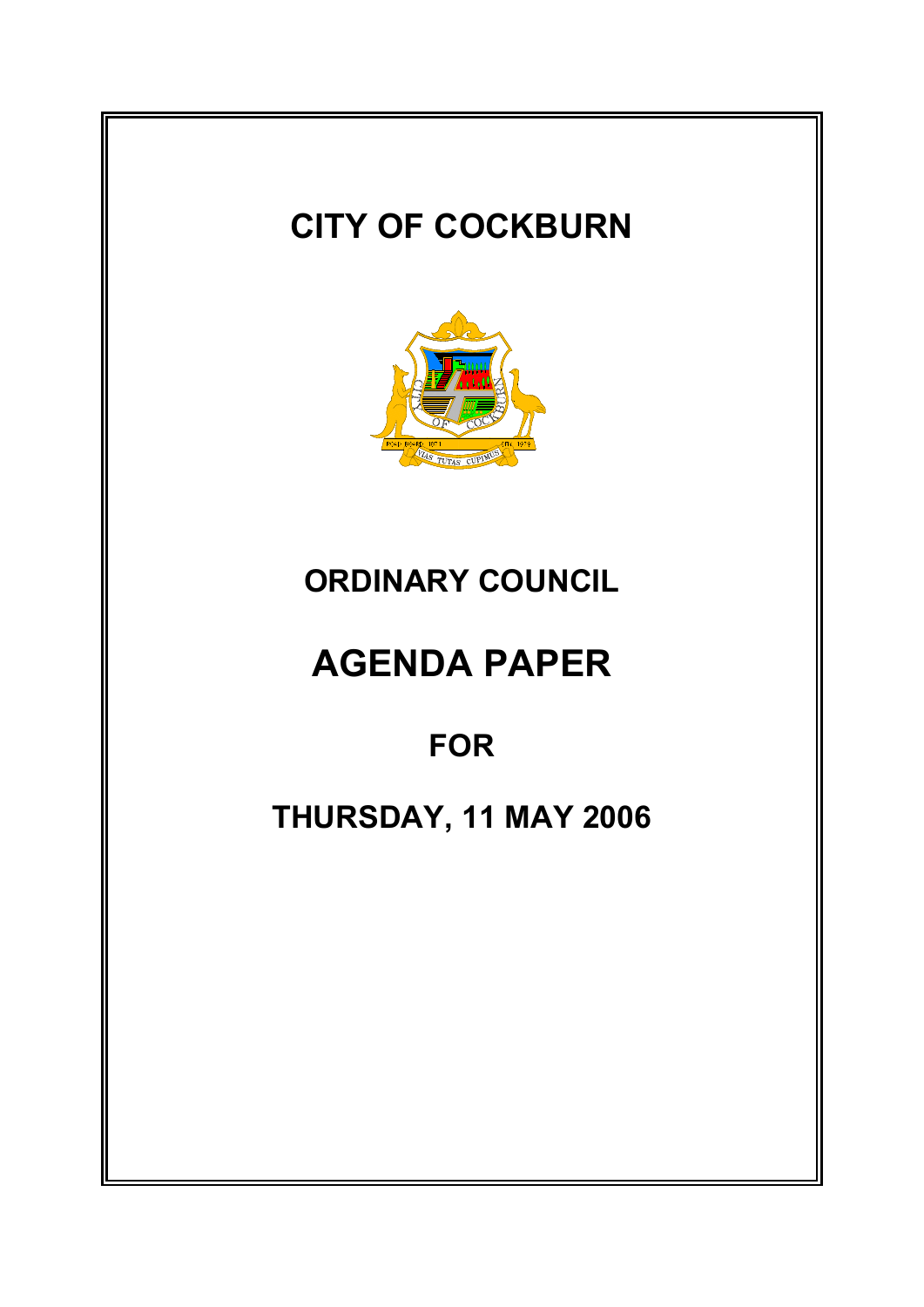# **CITY OF COCKBURN**

### **SUMMARY OF AGENDA TO BE PRESENTED TO THE ORDINARY COUNCIL MEETING TO BE HELD ON THURSDAY, 11 MAY 2006 AT 7:00 PM**

### **Page**

 $\overline{\phantom{a}}$ 

| $\mathbf 1$ .    |                                                      |                                                                                                                                                                                                                                         |  |  |  |  |
|------------------|------------------------------------------------------|-----------------------------------------------------------------------------------------------------------------------------------------------------------------------------------------------------------------------------------------|--|--|--|--|
| 2.               |                                                      | APPOINTMENT OF PRESIDING MEMBER (IF REQUIRED)  1                                                                                                                                                                                        |  |  |  |  |
| 3.               |                                                      | DISCLAIMER (TO BE READ ALOUD BY PRESIDING MEMBER) 1                                                                                                                                                                                     |  |  |  |  |
| $\overline{4}$ . |                                                      | ACKNOWLEDGEMENT OF RECEIPT OF WRITTEN DECLARATIONS OF<br>FINANCIAL INTERESTS AND CONFLICT OF INTEREST (BY PRESIDING                                                                                                                     |  |  |  |  |
| 5                | (OCM 11/05/2006) - APOLOGIES AND LEAVE OF ABSENCE  1 |                                                                                                                                                                                                                                         |  |  |  |  |
| 6.               |                                                      | ACTION TAKEN ON PREVIOUS PUBLIC QUESTIONS TAKEN ON                                                                                                                                                                                      |  |  |  |  |
| 7 <sub>1</sub>   |                                                      |                                                                                                                                                                                                                                         |  |  |  |  |
| 8.               |                                                      |                                                                                                                                                                                                                                         |  |  |  |  |
|                  | 8.1                                                  | (OCM 11/05/2006) - ORDINARY COUNCIL MEETING - 13/04/2006 2                                                                                                                                                                              |  |  |  |  |
| 9.               |                                                      |                                                                                                                                                                                                                                         |  |  |  |  |
| 10.              |                                                      |                                                                                                                                                                                                                                         |  |  |  |  |
| 11.              |                                                      | BUSINESS LEFT OVER FROM THE PREVIOUS MEETING (IF                                                                                                                                                                                        |  |  |  |  |
| 12.              |                                                      | DECLARATION OF COUNCILLORS WHO HAVE NOT GIVEN DUE<br>CONSIDERATION TO MATTERS IN THE BUSINESS PAPER  2                                                                                                                                  |  |  |  |  |
| 13.              |                                                      |                                                                                                                                                                                                                                         |  |  |  |  |
|                  | 13.1                                                 | (OCM 11/05/2006) - PROPOSED AMENDMENT TO LOCALITY OF<br>JANDAKOT TO ESTABLISH A NEW LOCALITY OF COCKBURN                                                                                                                                |  |  |  |  |
| 14.              |                                                      |                                                                                                                                                                                                                                         |  |  |  |  |
|                  | 14.1                                                 | (OCM 11/05/2006) - DEDICATION OF LAND AS ROAD RESERVE<br>PURSUANT TO SECTION 56(1) OF THE LAND ADMINISTRATION<br>ACT 1997 - PORTION OF CS2726 RESERVE 15556 AND PORTION<br>OF CS2130 RESERVE 29241 (4412147, 4412070) (KJS) (ATTACH)  5 |  |  |  |  |
|                  | 14.2                                                 | (OCM 11/05/2006) - CLOSURE OF PORTION OF FRASER ROAD,<br>BANJUP TO THE PASSAGE OF VEHICLES PURSUANT TO<br>SECTION 3.50 OF THE LOCAL GOVERNMENT ACT 1995 (450057)                                                                        |  |  |  |  |
|                  | 14.3                                                 | (OCM 11/05/2006) - PROPOSED FINAL ADOPTION OF SCHEME<br>AMENDMENT NO. 46 - LOT 24 LYON ROAD, AUBIN GROVE -<br>OWNER: BELLCROSS HOLDINGS PTY LTD - APPLICANT:<br>TAYLOR BURRELL BARNETT (93046) (MD) (ATTACH)  9                         |  |  |  |  |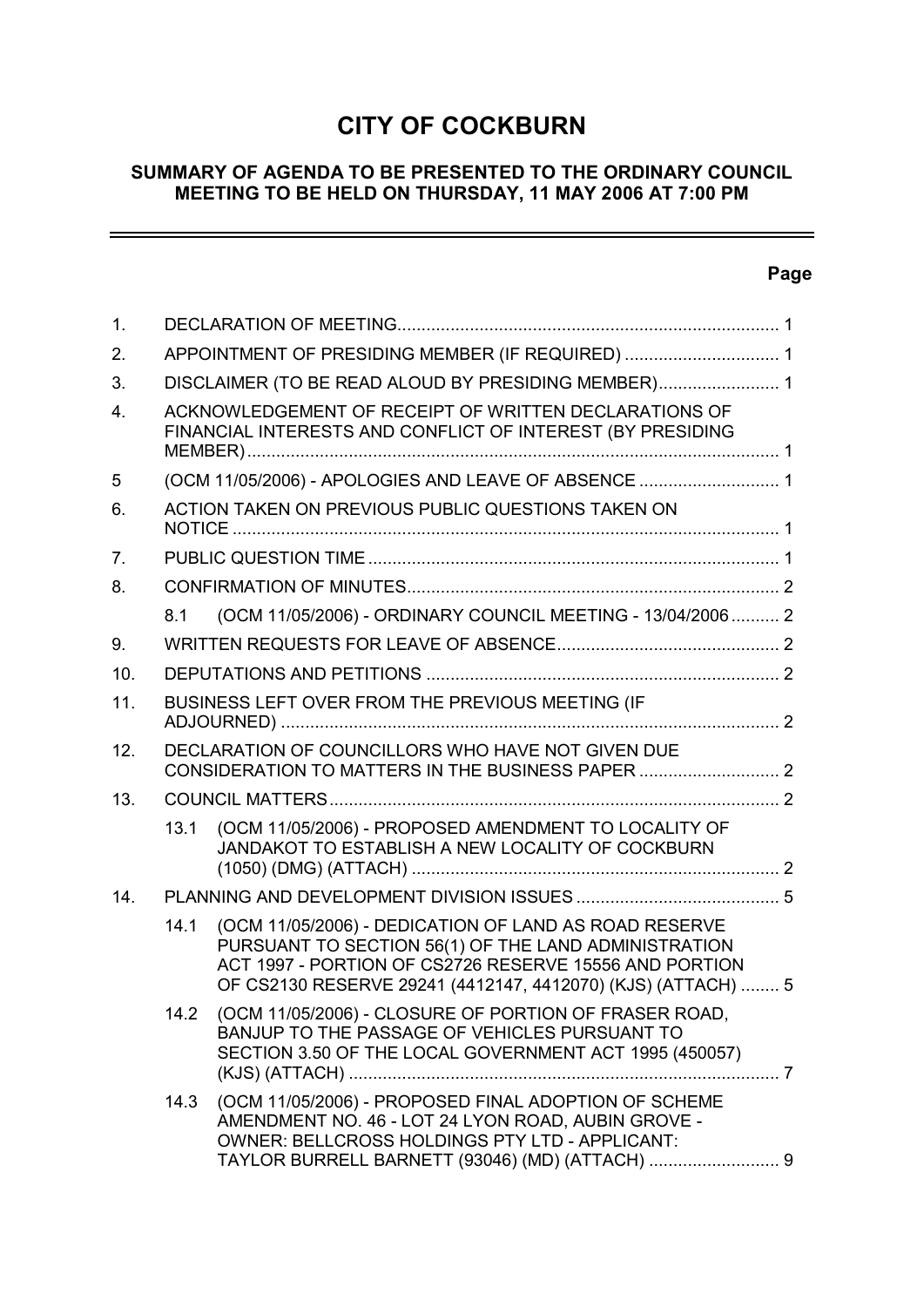|     | 14.4                                                      | (OCM 11/05/2006) - PEDESTRIAN ACCESSWAY CLOSURE -<br>WATTLE COURT, BIBRA LAKE (450449) (KJS) (ATTACH) 11                                                                                                                                                                                                                                                                                      |  |  |
|-----|-----------------------------------------------------------|-----------------------------------------------------------------------------------------------------------------------------------------------------------------------------------------------------------------------------------------------------------------------------------------------------------------------------------------------------------------------------------------------|--|--|
|     | 14.5                                                      | (OCM 11/05/2006) - REVESTING PEDESTRIAN ACCESSWAY -<br>BLACKTHORNE CRESCENT TO LITTLE RUSH CLOSE, SOUTH<br>LAKE TO PUBLIC UTILITIES RESERVE (451152) (KJS) (ATTACH)  15                                                                                                                                                                                                                       |  |  |
|     | 14.6                                                      | (OCM 11/05/2006) - PROPOSED AMENDMENT NO. 48 TO TOWN<br>PLANNING SCHEME NO. 3 FOR CONSISTENCY WITH AN<br>AMENDMENT TO THE METROPOLITAN REGION SCHEME - LOTS<br>4995-4997, 500-502, 400, 303 & 4620 COCKBURN ROAD, LOTS<br>4291, 21, 2-5 & 101 RUSSELL ROAD, LOTS 4896 & 4898 JESSIE<br>LEE STREET, LOTS 106 & 105 RUSSELL ROAD - OWNERS:<br>VARIOUS - APPLICANT: DPS (93048) (JW) (ATTACH) 17 |  |  |
|     | 14.7                                                      | (OCM 11/05/2006) - SALE OF COUNCIL OWNED LAND (4809)                                                                                                                                                                                                                                                                                                                                          |  |  |
| 15. |                                                           |                                                                                                                                                                                                                                                                                                                                                                                               |  |  |
|     | 15.1                                                      | (OCM 11/05/2006) - LIST OF CREDITORS PAID - MARCH 2006                                                                                                                                                                                                                                                                                                                                        |  |  |
|     | 15.2                                                      | (OCM 11/05/2006) - STATEMENT OF FINANCIAL ACTIVITY -                                                                                                                                                                                                                                                                                                                                          |  |  |
| 16. |                                                           |                                                                                                                                                                                                                                                                                                                                                                                               |  |  |
| 17. |                                                           |                                                                                                                                                                                                                                                                                                                                                                                               |  |  |
|     | 17.1                                                      | (OCM 11/05/2006) - MINUTES OF THE COCKBURN CENTRAL<br>YOUTH CENTRE ADVISORY COMMITTEE MEETING - 01/02/2006                                                                                                                                                                                                                                                                                    |  |  |
| 18. |                                                           |                                                                                                                                                                                                                                                                                                                                                                                               |  |  |
| 19. |                                                           | MOTIONS OF WHICH PREVIOUS NOTICE HAS BEEN GIVEN  31                                                                                                                                                                                                                                                                                                                                           |  |  |
| 20. | NOTICES OF MOTION GIVEN AT THE MEETING FOR CONSIDERATION  |                                                                                                                                                                                                                                                                                                                                                                                               |  |  |
| 21. |                                                           | NEW BUSINESS OF AN URGENT NATURE INTRODUCED BY                                                                                                                                                                                                                                                                                                                                                |  |  |
| 22  | (OCM 11/05/2006) - MATTERS TO BE NOTED FOR INVESTIGATION, |                                                                                                                                                                                                                                                                                                                                                                                               |  |  |
| 23. |                                                           |                                                                                                                                                                                                                                                                                                                                                                                               |  |  |
| 24. |                                                           | (OCM 11/05/2006) - RESOLUTION OF COMPLIANCE (SECTION 3.18(3),                                                                                                                                                                                                                                                                                                                                 |  |  |
| 25. |                                                           |                                                                                                                                                                                                                                                                                                                                                                                               |  |  |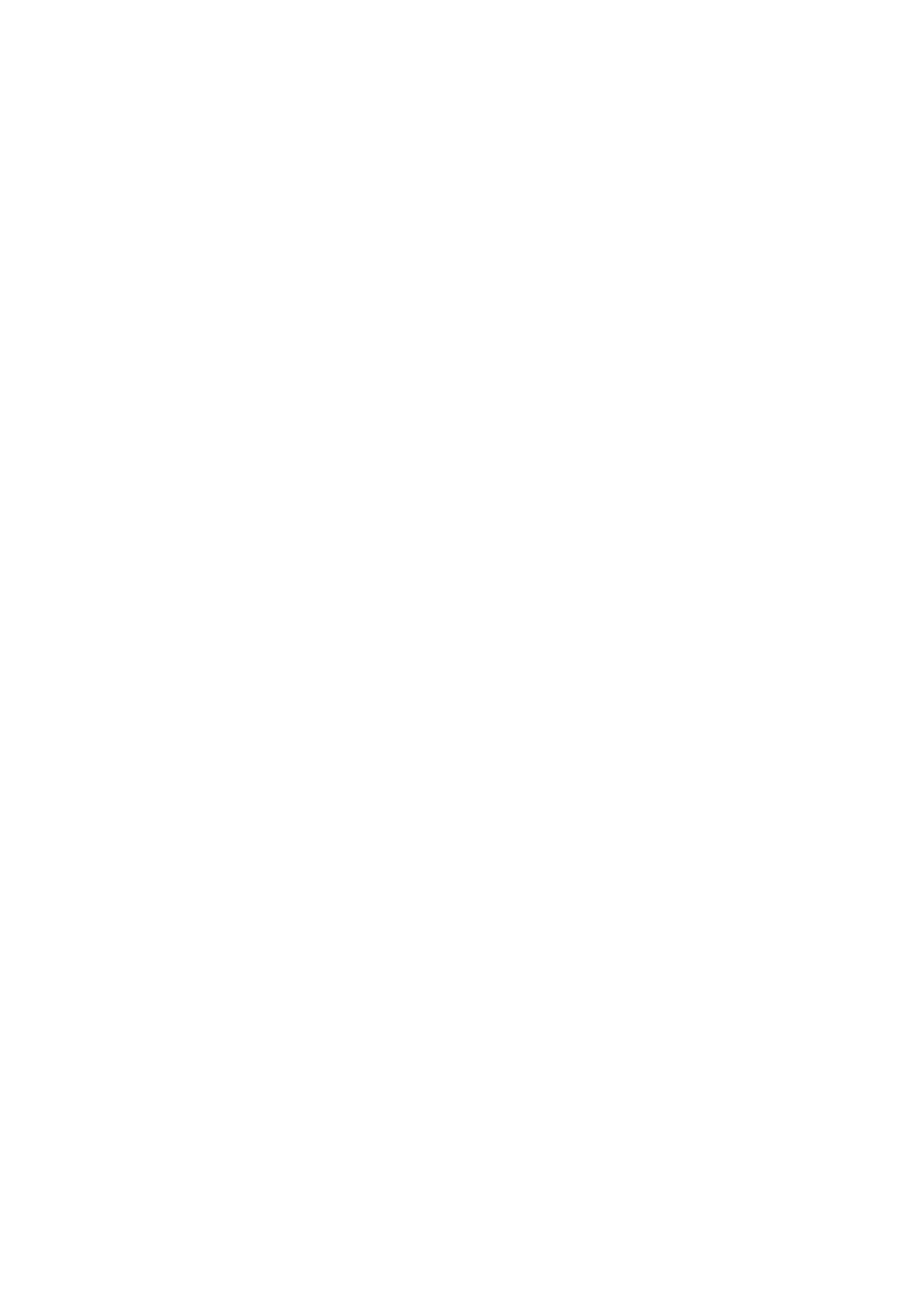# **CITY OF COCKBURN**

# **AGENDA TO BE PRESENTED TO THE ORDINARY COUNCIL MEETING TO BE HELD ON THURSDAY, 11 MAY 2006 AT 7:00 PM**

### **1. DECLARATION OF MEETING**

#### **2. APPOINTMENT OF PRESIDING MEMBER (If required)**

#### **3. DISCLAIMER (To be read aloud by Presiding Member)**

Members of the public, who attend Council Meetings, should not act immediately on anything they hear at the Meetings, without first seeking clarification of Council's position. Persons are advised to wait for written advice from the Council prior to taking action on any matter that they may have before Council.

#### **4. ACKNOWLEDGEMENT OF RECEIPT OF WRITTEN DECLARATIONS OF FINANCIAL INTERESTS AND CONFLICT OF INTEREST (by Presiding Member)**

Nil

#### **5 (OCM 11/05/2006) - APOLOGIES AND LEAVE OF ABSENCE**

| CIr A Tilbury | - | Leave of Absence |
|---------------|---|------------------|
| CIr V Oliver  | - | Apology          |

#### **6. ACTION TAKEN ON PREVIOUS PUBLIC QUESTIONS TAKEN ON NOTICE**

Nil

#### **7. PUBLIC QUESTION TIME**

Nil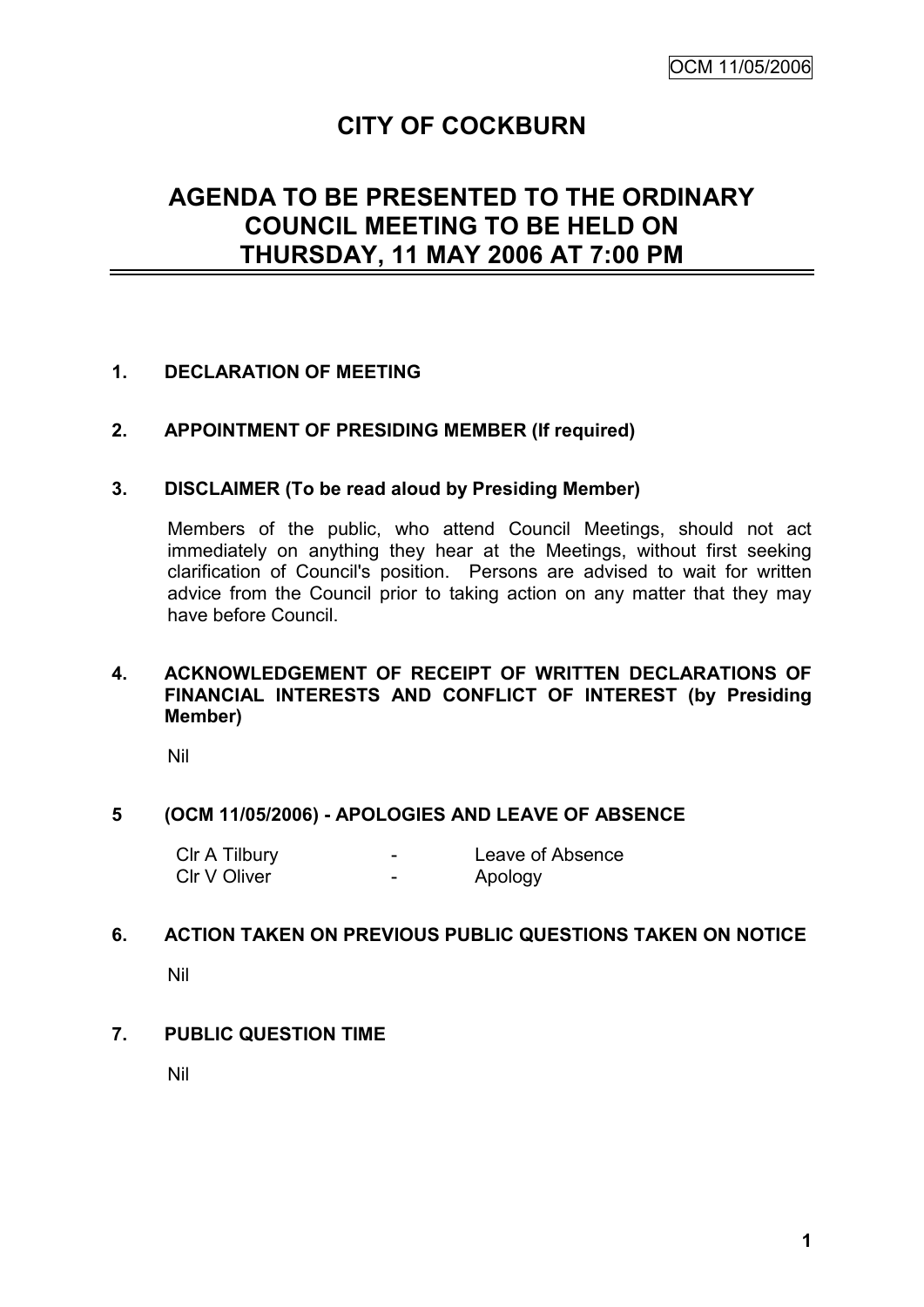#### **8. CONFIRMATION OF MINUTES**

#### **8.1 (OCM 11/05/2006) - ORDINARY COUNCIL MEETING - 13/04/2006**

#### **RECOMMENDATION**

That the Minutes of the Ordinary Council Meeting held on Thursday, 13 April 2006, be accepted as a true and accurate record.

### **COUNCIL DECISION**

### **9. WRITTEN REQUESTS FOR LEAVE OF ABSENCE**

Nil

### **10. DEPUTATIONS AND PETITIONS**

Nil

**11. BUSINESS LEFT OVER FROM THE PREVIOUS MEETING (If adjourned)**

Nil

### **12. DECLARATION OF COUNCILLORS WHO HAVE NOT GIVEN DUE CONSIDERATION TO MATTERS IN THE BUSINESS PAPER**

Nil

#### **13. COUNCIL MATTERS**

**13.1 (OCM 11/05/2006) - PROPOSED AMENDMENT TO LOCALITY OF JANDAKOT TO ESTABLISH A NEW LOCALITY OF COCKBURN (1050) (DMG) (ATTACH)**

## **RECOMMENDATION**

That Council:

(1) conducts a survey of landowners affected by the proposal to change the boundaries of the locality of Jandakot to establish the new locality of Cockburn, as shown in the attachment to the Agenda; and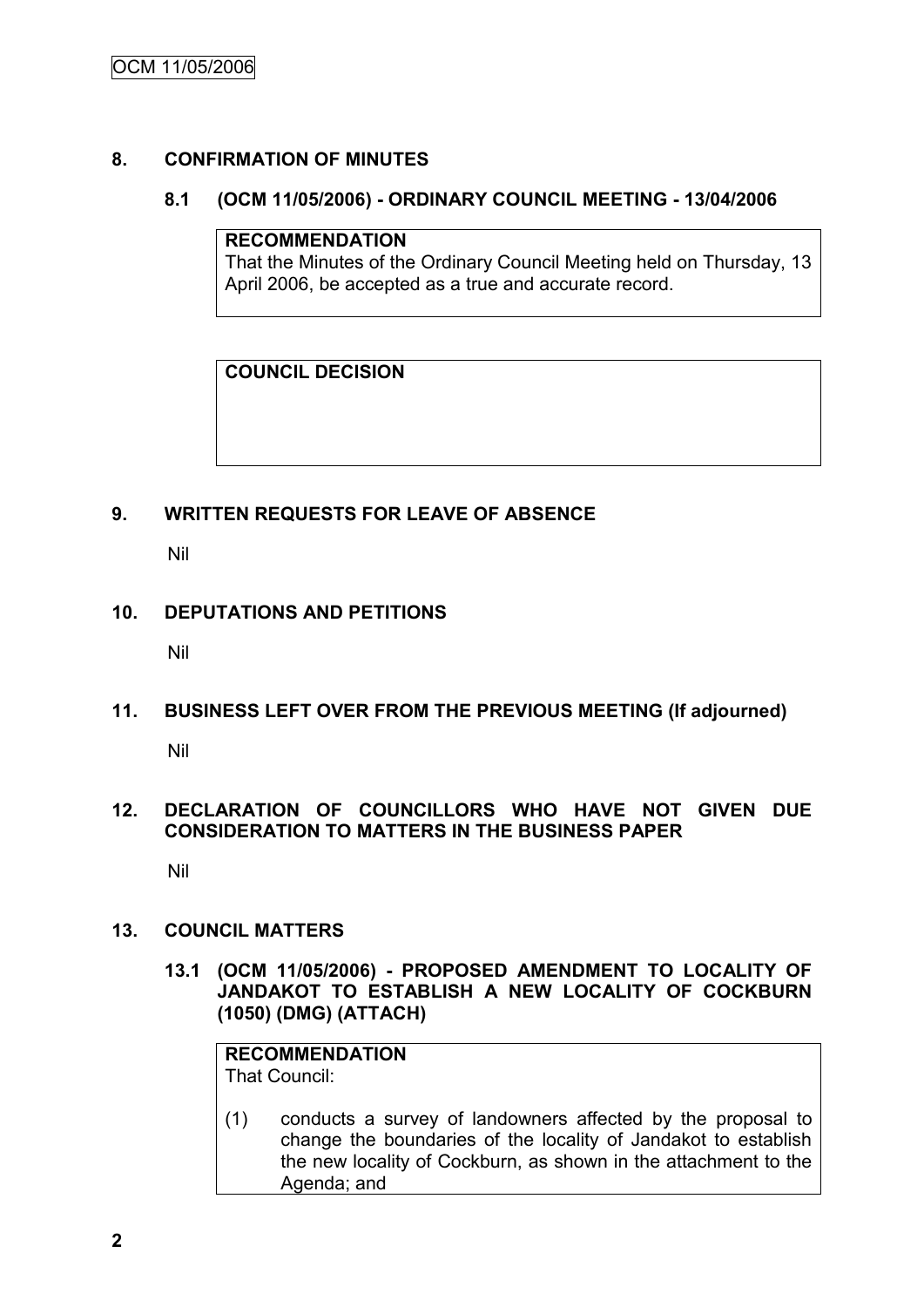(2) subject to a majority of affected landowners supporting the proposed locality change, submit an application to the Geographic Names Committee requesting the recommended amendments.

### **COUNCIL DECISION**

### **Background**

The current boundary for the suburb of "Jandakot" extends to the west of the Kwinana Freeway as shown in the attachments to the Agenda.

#### **Submission**

To amend the boundary of Jandakot and establish the new locality of "Cockburn", as shown on the attachment.

#### **Report**

The current suburb of Jandakot extends West of the Kwinana Freeway, wedged between the suburbs of South Lake to the North, Success to the South and Yangebup to the West.

This is the result of an historical situation which existed well before the Freeway extension was constructed through the area, and which was predominantly occupied by industrial landholders. At the time it was logical to include these land uses in one single locality. However, with the closure of the industrial uses on the land west of the Freeway, and extensive redevelopment of the land occurring, it is timely for Council to reconsider this position.

Preliminary contact was made with the government department which administers such matters, to discuss any options available to address how this specific case may best be dealt with. Ultimately, the Geographic Names Committee (GNC) advised that it recognises the logic in creating a new suburb, given that the part of Jandakot west of the Freeway is now distinctly separate from the traditional and more recognisable part of the suburb which remains east of the Freeway.

This is despite the fact there is a small pocket of residential development already situated in the proposed new suburb, known as "Lakeridge Estate". However in the circumstances, GNC is prepared to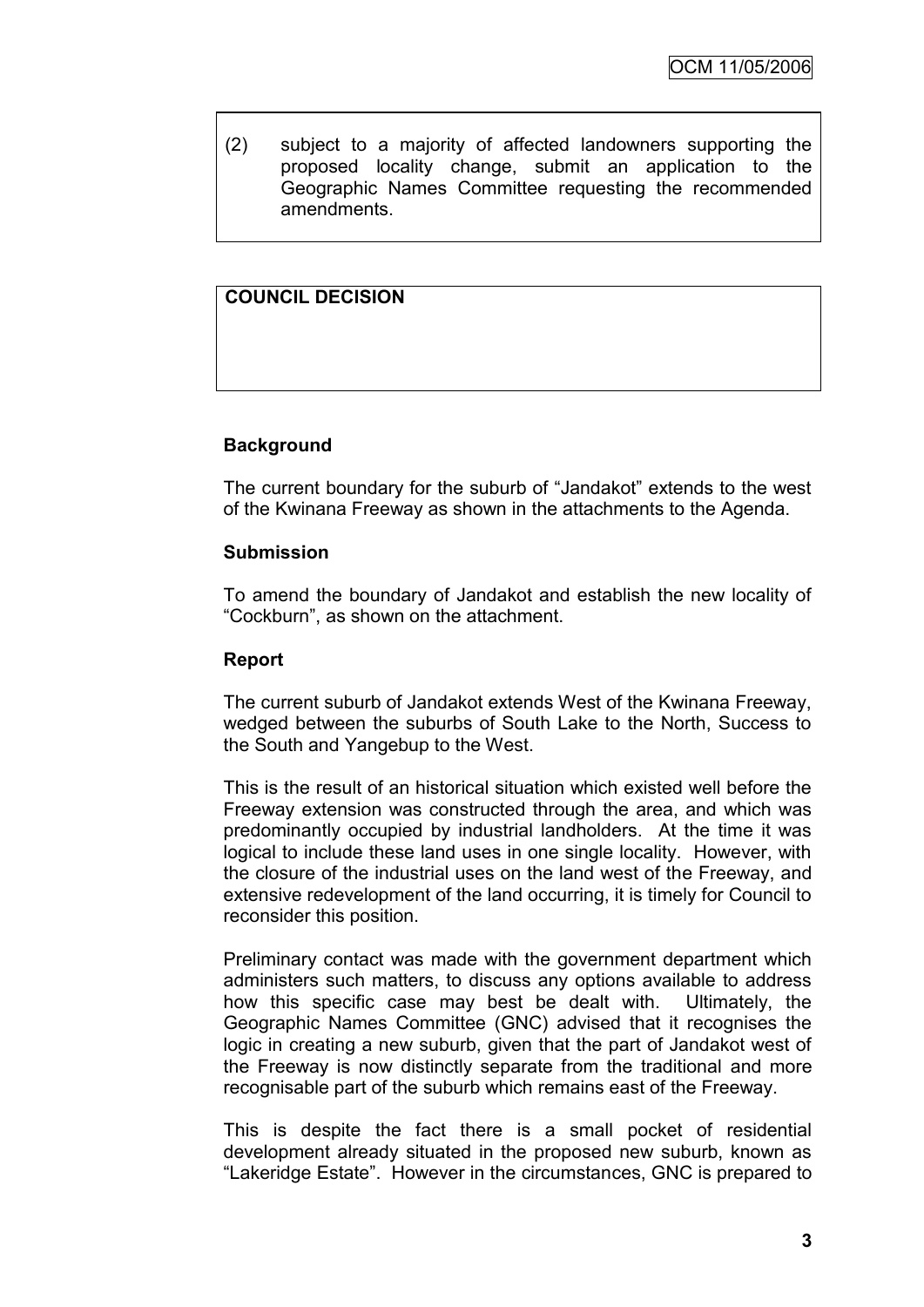deviate from its usually firm position of not re-allocating established residential areas to new suburbs, primarily due to the extensive workload involved in changing the details of addresses contained in data bases for public utility services providers, (ie. Telephone, power, vehicle and driver licenses etc).

This acknowledges that the area in question is small in size and the number of properties affected is minimal. On balance, it is more rational to include this area in a new locality area, rather than retain it, and other adjacent areas, in the current suburb of Jandakot.

One aspect of the issue which is not supported by GNC is the use of the suffix "Central" in applying a new suburb name to the area. Even though the Landcorp development and the adjacent railway station will be badged "Cockburn Central", it is essentially a marketing slogan, which GNC guidelines do not support, when applications for changed locality names are being considered. This is not considered to be detrimental to the objective of the City in having an area which can be identified as a "heart" of the district.

The preferred option for the GNC is to relocate the western boundary of the proposed new locality from Hammond Road, between North Lake Road and Beeliar Drive in a westerly direction to coincide with the lots surrounding the eastern shores of Lake Yangebup.

This is supported on the basis that the land has been earmarked for future development and would more logically relate to the new suburb, than with its current status of Yangebup, with which the residential area west of the lake is better associated.

Overall, the position notionally accepted by GNC is supported on the basis that it is acceptable to the majority of affected landowners.

#### **Strategic Plan/Policy Implications**

Key Result Area "Facilitating the Needs of Your Community" refers.

#### **Budget/Financial Implications**

A costing estimate of \$2,500 has been determined to undertake a proposed survey. This would be funded from the Community Consultation Account.

#### **Legal Implications**

The Department of Planning and Infrastructure, through the Geographic Names Committee is the responsible authority for approving amendments to suburb boundaries.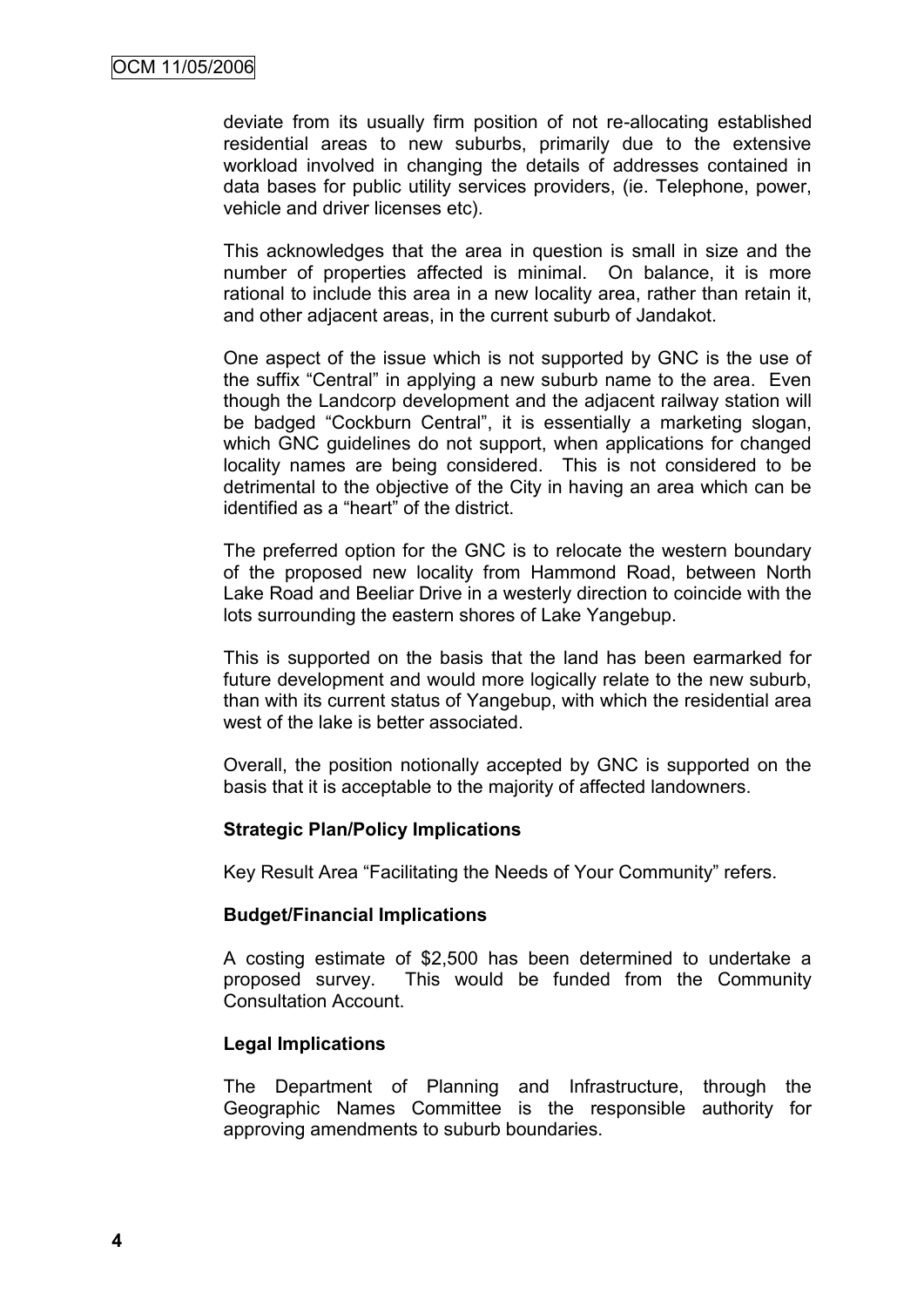### **Community Consultation**

If the proposal proceeds, the affected community will be consulted through the landowners" survey, the results of which will determine the outcome.

#### **Attachment(s)**

- 1. Map identifying proposed locality changes.
- 2. Copy of letter of in principle support Geographic Names **Committee.**

### **Advice to Proponent(s)/Submissioners**

N/A

### **Implications of Section 3.18(3) Local Government Act, 1995**

Nil

### **14. PLANNING AND DEVELOPMENT DIVISION ISSUES**

**14.1 (OCM 11/05/2006) - DEDICATION OF LAND AS ROAD RESERVE PURSUANT TO SECTION 56(1) OF THE LAND ADMINISTRATION ACT 1997 - PORTION OF CS2726 RESERVE 15556 AND PORTION OF CS2130 RESERVE 29241 (4412147, 4412070) (KJS) (ATTACH)**

**RECOMMENDATION** That Council:

- (1) request that the Minister for Planning and Infrastructure dedicate portions of CS2726 & CS2130 being portions of Reserves 15556 & 29241 respectively pursuant to Section 56(1) of the Land Administration Act; and
- (2) indemnify the Minister for Planning and Infrastructure against reasonable costs incurred in considering and granting this request.

**COUNCIL DECISION**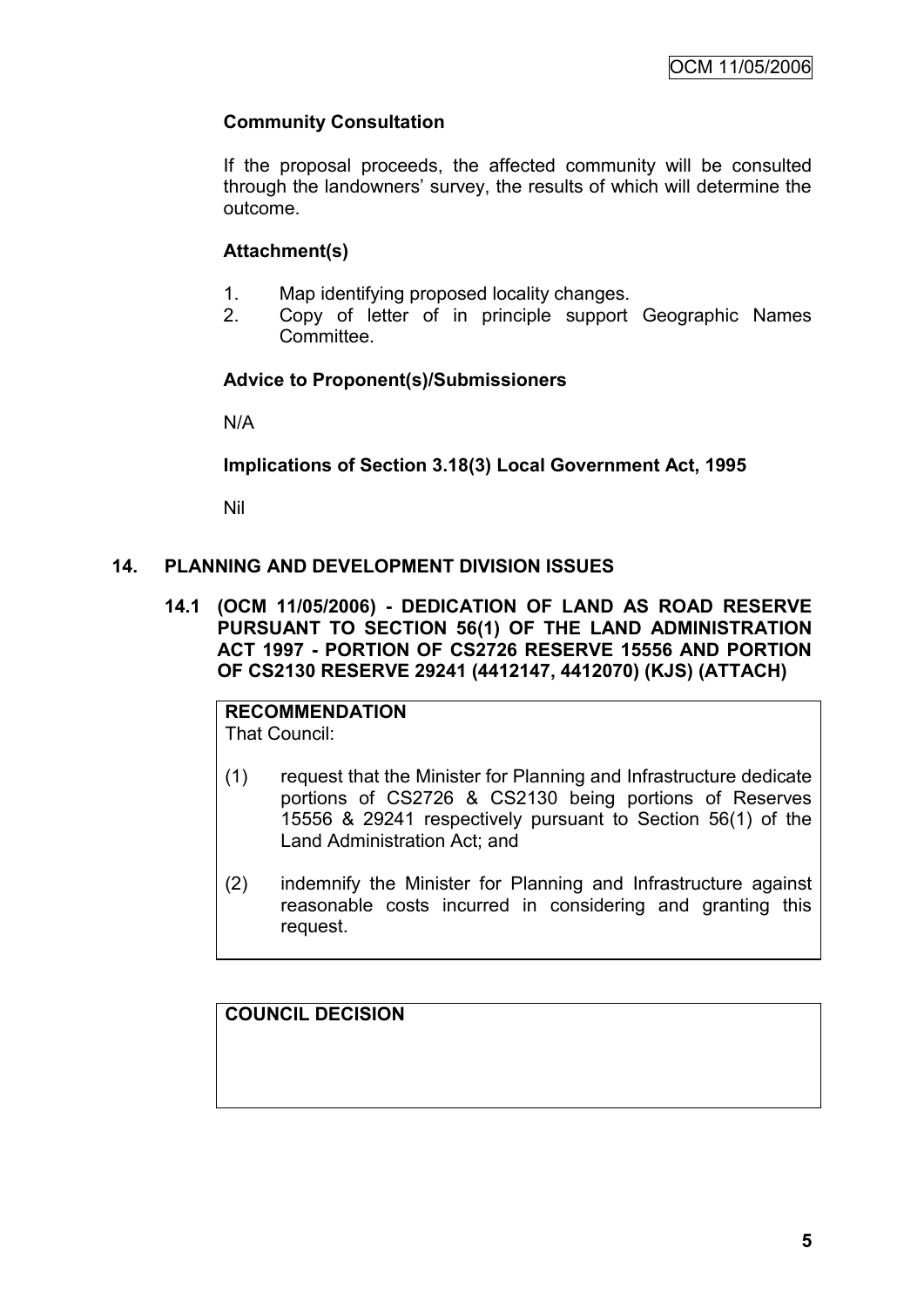### **Background**

Reserves 15556 & 29241 are conservation and nature reserves managed by CALM. CALM has given consent for portion of the reserves to be excised and dedicated as Road Reserve.

#### **Submission**

Australand has sought the dedication of the land to enable the seamless construction of Russell Road within the MRS Road **Reservation** 

#### **Report**

Reserves 15556 and 29241 are A class reserves managed by the Department of Conversation and Land Management (CALM). CALM has given detailed consideration to the proposal to modify the boundaries of the reserves in order to create a road reserve that will accord with the Metropolitan Region Scheme Other Regional Road. CALM consent was given subject to conditions on fencing and rehabilitation of the existing road pavement area once the realigned road pavement has been constructed.

Construction of the new section of Russell Road east and west of the intersection of the new Hammond Road will tie in with current Hammond Road construction by the City north of Russell Road. The cost of the Russell Road section will be borne by Developer Contributions and the City.

The dedication of the realigned MRS is a legal requirement of the Land Administration Act.

#### **Strategic Plan/Policy Implications**

The Corporate Strategic Plan Key Result Areas which apply to this item are:-

- 2. Planning Your City
	- *"To ensure that the planning of the City is based on an approach which has the potential to achieve high levels of convenience for its citizens."*
	- *"To ensure that the development will enhance the levels of amenity currently enjoyed by the community."*
	- *"To foster a sense of community within the district generally and neighbourhoods in particular."*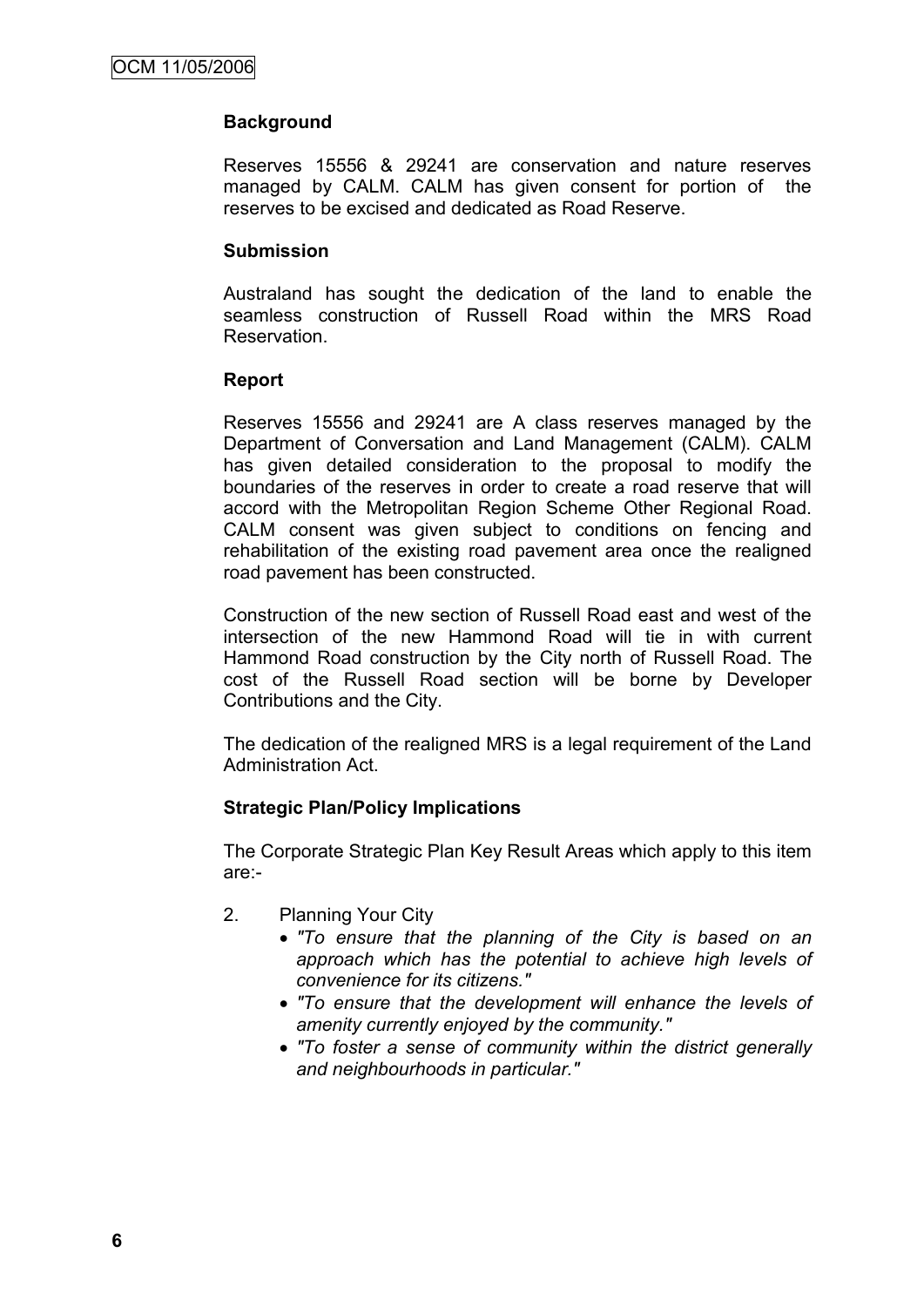### **Budget/Financial Implications**

The legal requirements of dedicating the land as road reserve will have no financial implications. The dedication is pursuant to Section 56 of the Land Administration Act 1997.

### **Legal Implications**

N/A

### **Community Consultation**

N/A

### **Attachment(s)**

Location Plan.

### **Advice to Proponent(s)/Submissioners**

N/A.

### **Implications of Section 3.18(3) Local Government Act, 1995**

Nil.

### **14.2 (OCM 11/05/2006) - CLOSURE OF PORTION OF FRASER ROAD, BANJUP TO THE PASSAGE OF VEHICLES PURSUANT TO SECTION 3.50 OF THE LOCAL GOVERNMENT ACT 1995 (450057) (KJS) (ATTACH)**

### **RECOMMENDATION**

That Council close portion of Fraser Road from a point 200 metres north of Armadale Road to Jandakot Road, Banjup to the passage of vehicles for four (4) years.

**COUNCIL DECISION**

**Background**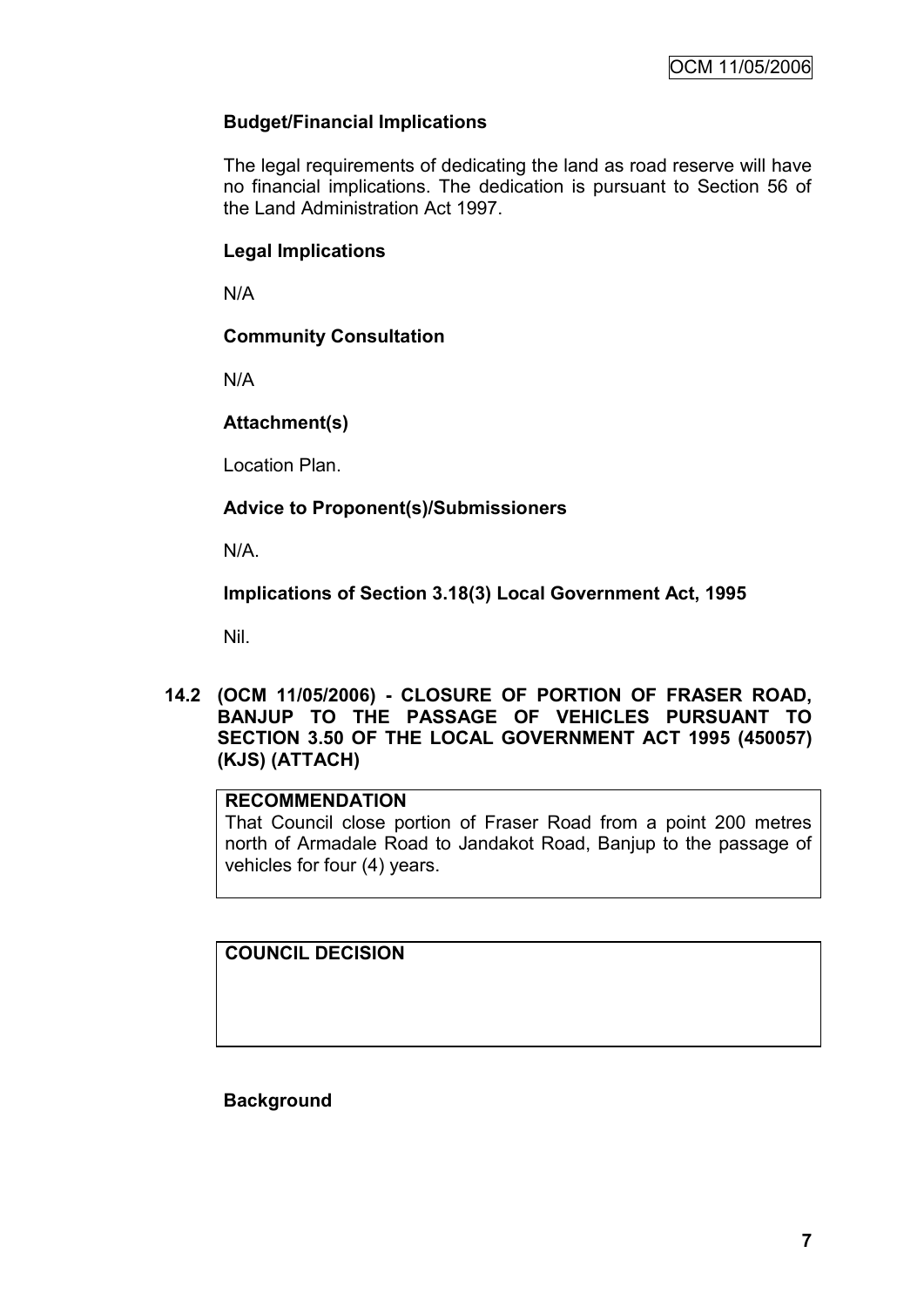The subject section of Fraser Road is only constructed for approximately 900 metres north of Armadale Road. The unmade section continues through to Jandakot Road.

#### **Submission**

ROCLA, CSR and Homeswest have written to the City seeking closure of section of Fraser Road to the passage of vehicles.

#### **Report**

An inspection of the area revealed that the area is a dumping ground and used by off road vehicles. This observation is backed up by Rocla and CSR representatives who state that weekend users of the area damage and steal their equipment.

The quarry operators have undertaken to construct a fence and gate at each end of the closure area. The gate will be locked using a standard "CALM" key. This will ensure access for FESA and other government agencies.

The proposal has been advertised in the local newspaper and at the conclusion of the advertising period there were no objections. The closure will only run until the land either side of the road is redeveloped. The owners plan to redevelop the land as special rural lots once the sand resource has been exhausted. The road reserve will then be utilised as part of the development and the Section 3.50 closure to vehicles will be withdrawn.

#### **Strategic Plan/Policy Implications**

- 2. Planning Your City
	- *"To ensure that the development will enhance the levels of amenity currently enjoyed by the community."*

#### **Budget/Financial Implications**

N/A

#### **Legal Implications**

Temporary closures of roads by Local Governments is pursuant to Section 3.50 of the Local Government Act 1995.

#### **Community Consultation**

The proposal was advertised in the Cockburn Gazette. Service authorities and emergency services were advised.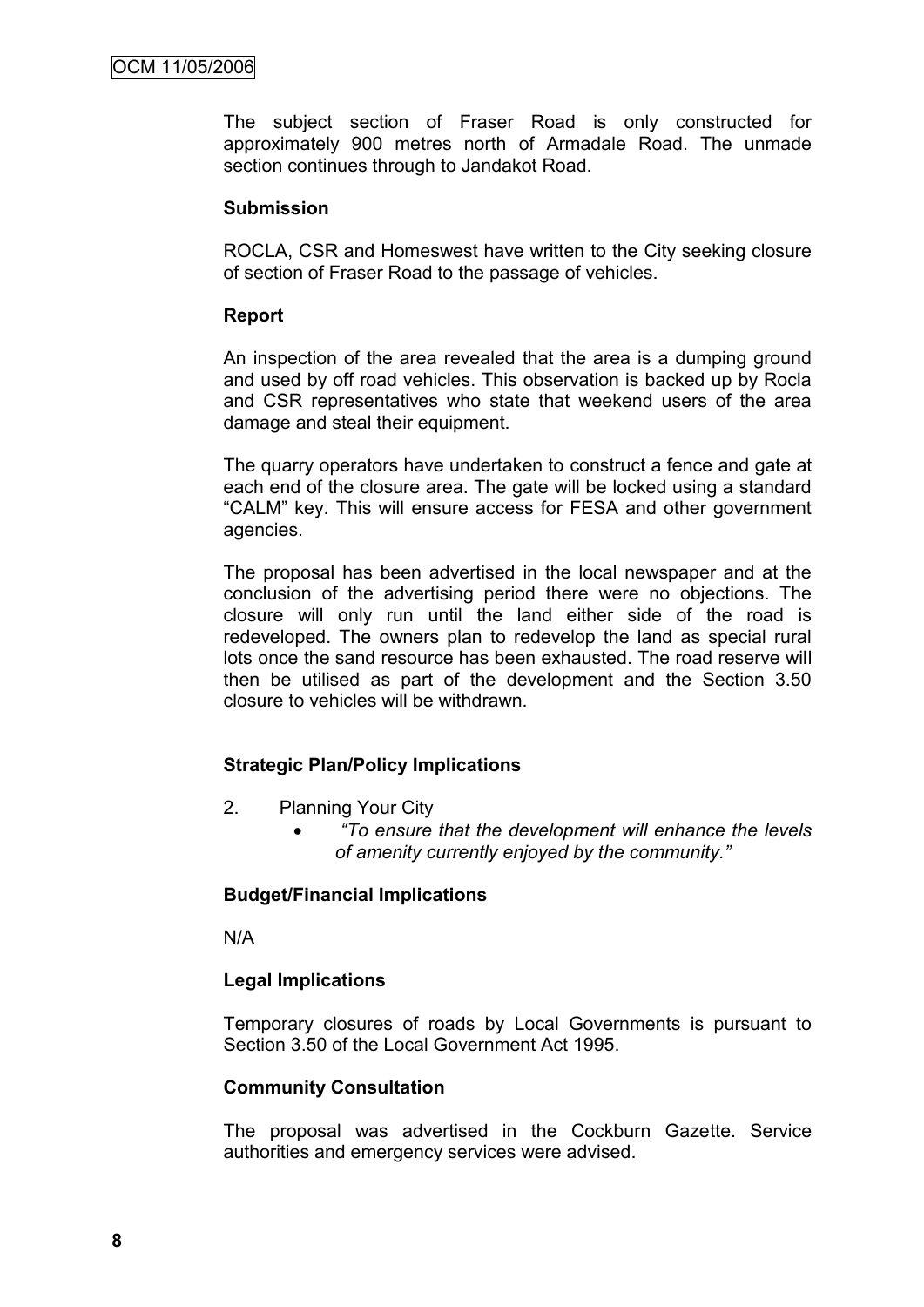### **Attachments**

Location Plan

### **Advice to Proponent(s)/Stakeholders**

The Applicant(s) and those who lodged a submission on the proposal have been advised that this matter is to be considered at the 11 May 2006 Council Meeting.

### **Implications of Section 3.18(3) Local Government Act, 1995**

Nil.

#### **14.3 (OCM 11/05/2006) - PROPOSED FINAL ADOPTION OF SCHEME AMENDMENT NO. 46 - LOT 24 LYON ROAD, AUBIN GROVE - OWNER: BELLCROSS HOLDINGS PTY LTD - APPLICANT: TAYLOR BURRELL BARNETT (93046) (MD) (ATTACH)**

#### **RECOMMENDATION** That Council:

- (1) adopt the amendment without modifications and in anticipation of the Hon. Minister"s advice that final approval will be granted, the documents be signed, sealed and forwarded to the Western Australian Planning Commission; and
- (2) advise the proponent of the Council"s decision.

### **COUNCIL DECISION**

#### **Background**

| ZONING:          | MRS:      | Urban                                |
|------------------|-----------|--------------------------------------|
|                  | TPS:      | Public Purposes - Water Corporation  |
|                  |           | Development Area 11 (DA11)           |
|                  |           | Development Contribution Area (DCA7) |
| <b>LAND USE:</b> | Vacant    |                                      |
| LOT SIZE:        | 0.2400 ha |                                      |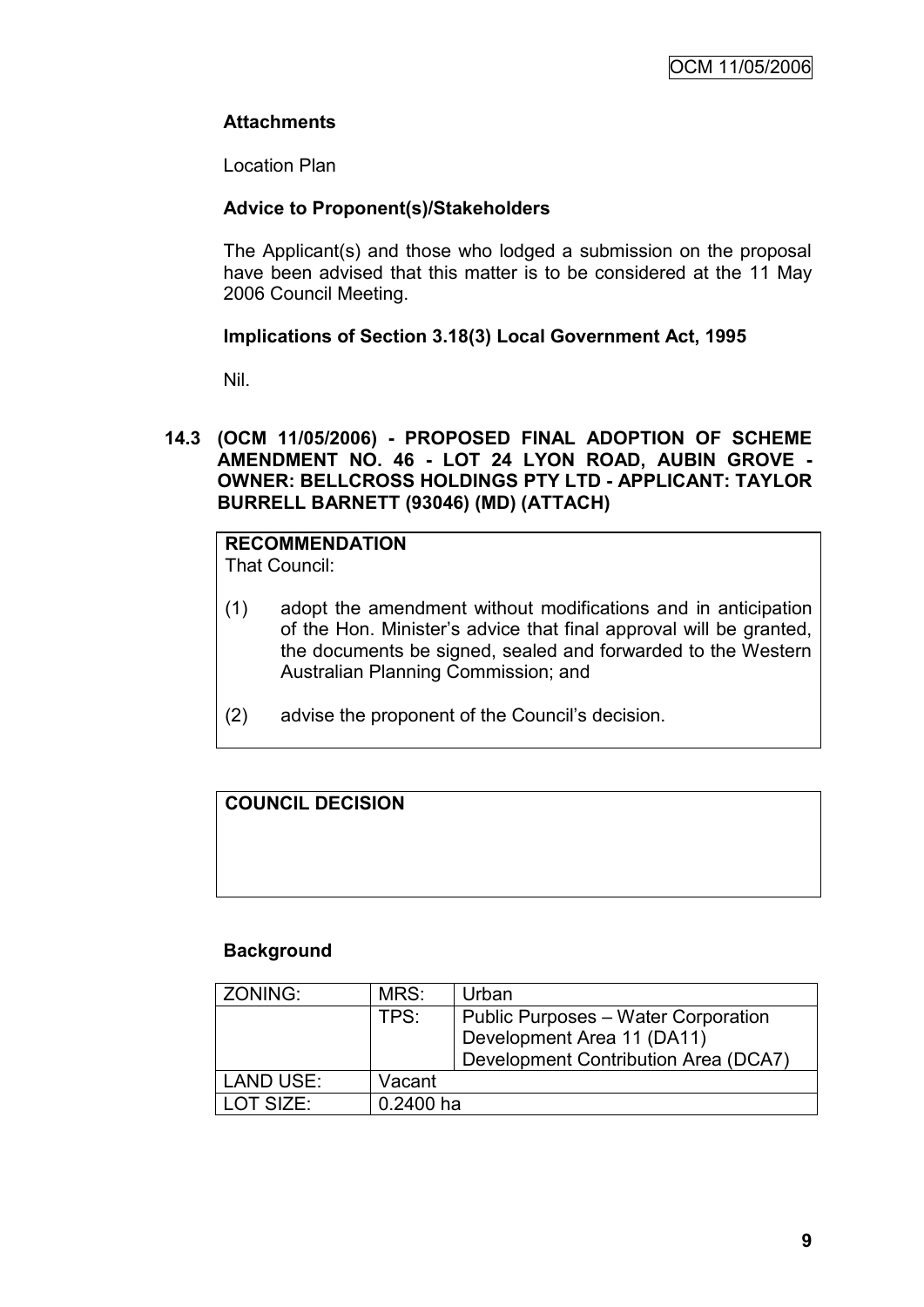Council at its meeting held 12 January 2006 resolved to initiate Amendment 46 to Town Planning Scheme No. 3 for the purpose of advertising.

#### **Submission**

The application has been advertised to the community and referred to relevant government agencies for a period of 42 days. This report seeks Council support to final adoption of Amendment 46.

#### **Report**

The Scheme Amendment was referred to the Environmental Protection Authority ("EPA") in accordance with Section 7A(1) of the Act.

The EPA advised that the overall environmental impact of the amendment would not be severe enough to warrant formal assessment under the *Environmental Protection Act*.

The amendment was subsequently advertised seeking public comment in accordance with the Regulations for not less than 42 days.

No submissions were received during the advertising of the proposed scheme amendment. However, a structure plan applying to the subject lot was recently adopted by Council at its January 2006 Council Meeting (Minute No. 3068) and submissions from Western Power, Water Corp, Department of Education and Training and Department of Environment raised no objections or concerns regarding the structure plan.

A copy of the proposed amendment map is included in the Agenda attachments.

#### **Conclusion**

It is recommended that Council proceed to adopt the scheme amendment to rezone the subject land from "Public Purposes" to "Development" in order to facilitate residential subdivision and development of the land and refer it to the WA Planning Commission for final consideration.

#### **Strategic Plan/Policy Implications**

The Corporate Strategic Plan Key Result Areas which apply to this item are:-

- 2. Planning Your City
	- *"To ensure that the planning of the City is based on an approach which has the potential to achieve high levels of convenience for its citizens."*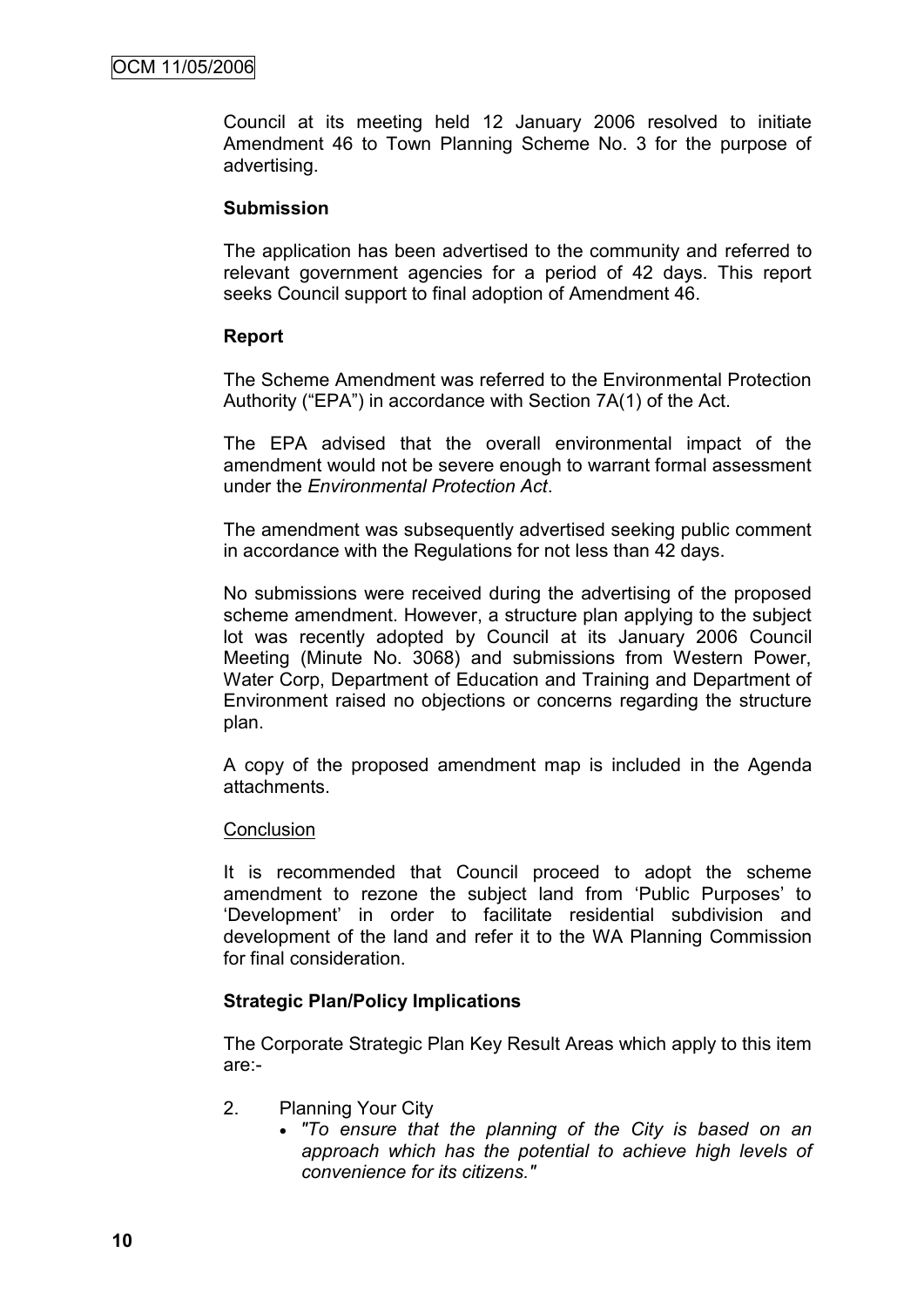*"To ensure that the development will enhance the levels of amenity currently enjoyed by the community."*

### **Budget/Financial Implications**

N/A

### **Legal Implications**

Town Planning and Development Act Town Planning Regulations

### **Community Consultation**

Following receipt of advice from the EPA, the amendment was advertised for a 42 day period. The 42 day public consultation period for Amendment 46 concluded on 5 April 2006. At the close of the advertising period no submissions were received.

### **Attachment(s)**

- (1) Site Plan
- (2) Proposed Scheme Amendment Map

#### **Advice to Proponent(s)/Submissioners**

The Proponent(s) have been advised that this matter is to be considered at the 11 May 2006 Council Meeting.

#### **Implications of Section 3.18(3) Local Government Act, 1995**

Nil.

#### **14.4 (OCM 11/05/2006) - PEDESTRIAN ACCESSWAY CLOSURE - WATTLE COURT, BIBRA LAKE (450449) (KJS) (ATTACH)**

**RECOMMENDATION** That Council:

- (1) request the Western Australian Planning Commission give consent to the closure of pedestrian accessway Wattle Court, Bibra Lake; and
- (2) on receiving consent in (1) above request that the Department for Planning and Infrastructure - Land Asset Management Services close the pedestrian accessway Wattle Court, Bibra Lake.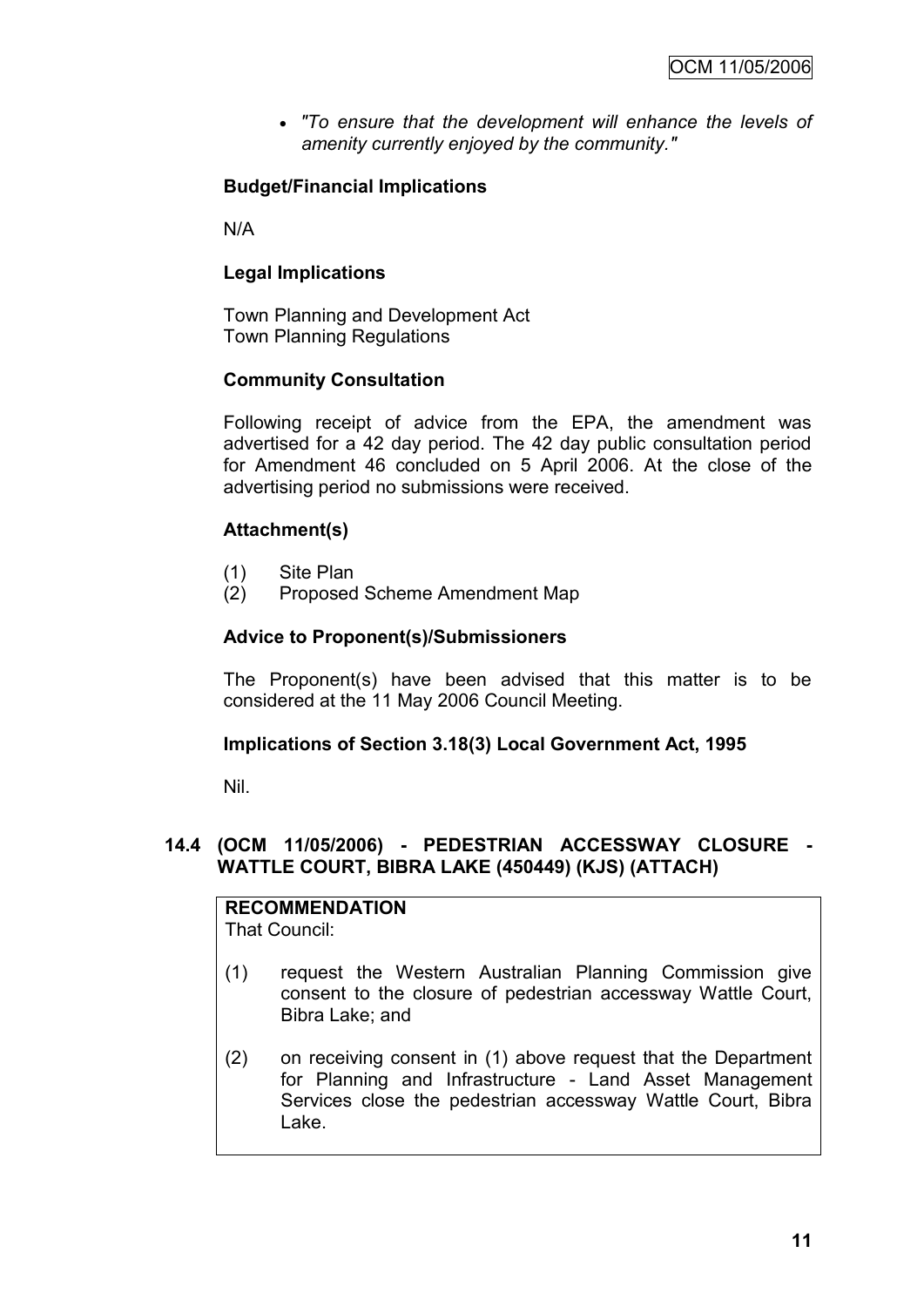### **COUNCIL DECISION**

### **Background**

The PAW was created as a condition of the surrounding residential subdivision as approved by the Western Australian Planning Commission (WAPC). The PAW connects Wattle Court to Mears Park allowing convenient access for 10 households to the recreational area.

#### **Submission**

Two properties adjoin the PAW. Both owners have requested the closure and agreed to purchase the land if closure proceeds. The administration fee of \$250 has been paid.

#### **Report**

The request for closure is assessed against the set criteria contained in Council Closure Policy APD 21.

#### Policy Consideration

The location of the PAW in relation to community facilities and services.

#### **Schools**

Bibra Lake Primary School is 1600 metres from the PAW. It is considered that closure of the PAW will have minimal adverse effect on the number of people walking to the school.

#### **Shops**

Lakes Shopping Centre is 760 metres from the PAW. Closure of the PAW will increase this distance by 250 metres for 4 households. It is considered that closure of the PAW will have minimal adverse effect on the number of people walking to the shops.

#### Public Open Space

Mears Park is located at the southern end of the PAW. Closure of the PAW will increase the walk distance to the park for 4 households by 300 metres. The alternative route is safe and along level footpaths. It is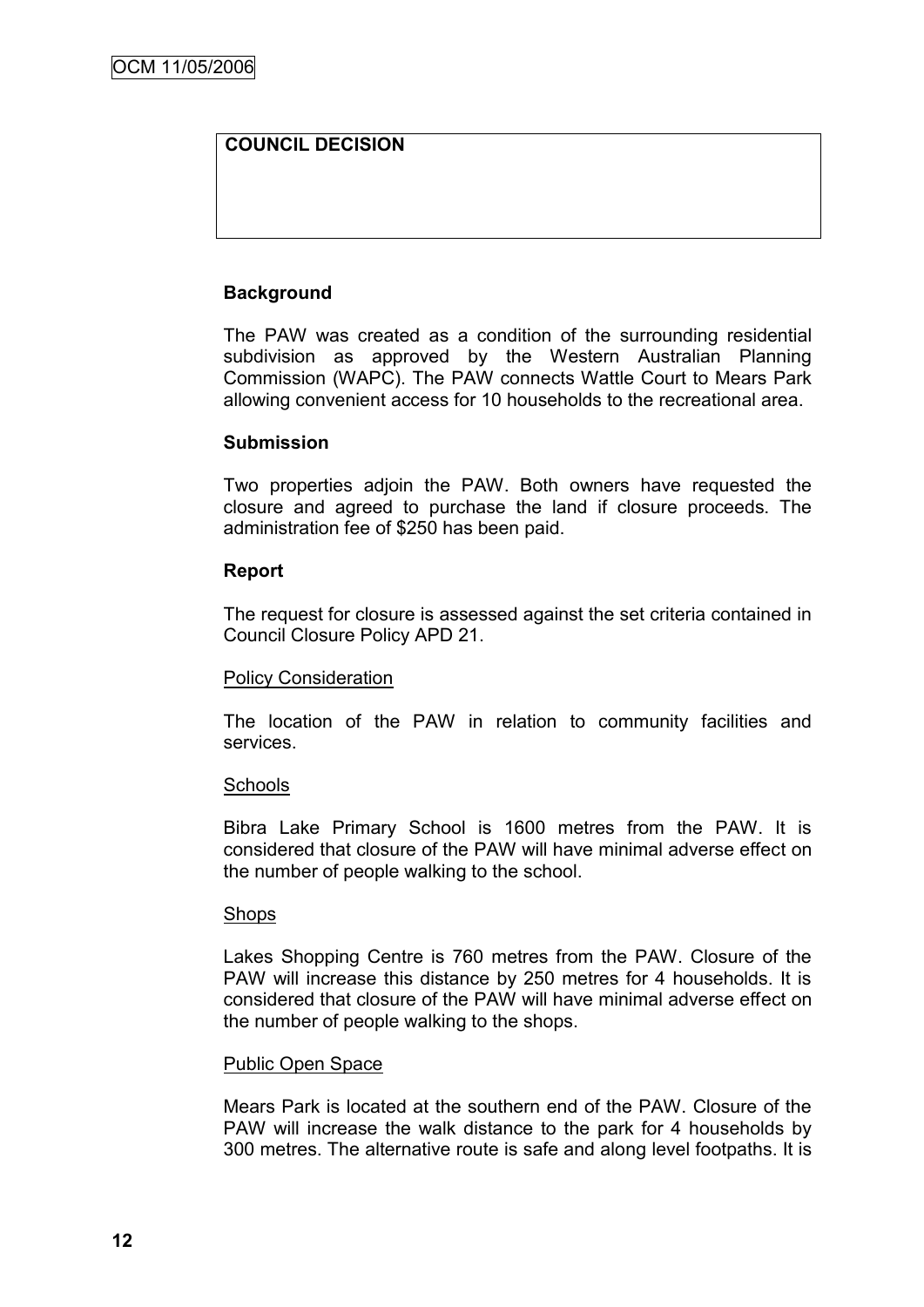considered that the closure will have minimal adverse effect on the number of people accessing the park.

#### Public Transport

Bus stops are located in Progress Drive and North Lake Road. The distance to these stops are 300 and 440 metres respectively. Closure of the walkway will have no effect on the walk distance to the bus stops and will have no impact.

#### Community Centres

Bibra Lake Community Centre in Parkway Bibra Lake is over 2 kilometres away. The closure of the PAW will not have any impact on the walk distance to the Centre.

The role of the PAW and its impact on the Bike Plan:

- City of Cockburn
- Seniors Community Facility

#### Degree of Nuisance Experienced by Adjoining Owners

The adjoining owner has reported late night anti social behaviour in the PAW although site inspection does not give any indication of such.

#### Alternative Access Routes

Alternative access routes are available along footpaths in Fantail Drive, Bibra Lake and Prout Way. The alternatives are safe, visible and on easy gradients.

#### Consideration of Alternatives to Closure of PAW

- $\bullet$  Increased lighting  $-$  A street light is only 20 metres away in Wattle Court. The expense of providing additional lighting cannot be justified.
- Obstructive access to restrict vehicles. This is not relevant in this case.
- Increasing the fence heights. This measure is not considered to be an effective remedy.
- Locking the PAW between certain hours. This measure involves initial capital expenditure and ongoing costs for the security patrol to lock and unlock the gates morning and night. The costs of this measure are considered to be in excess of the possible benefits.

#### Security Patrols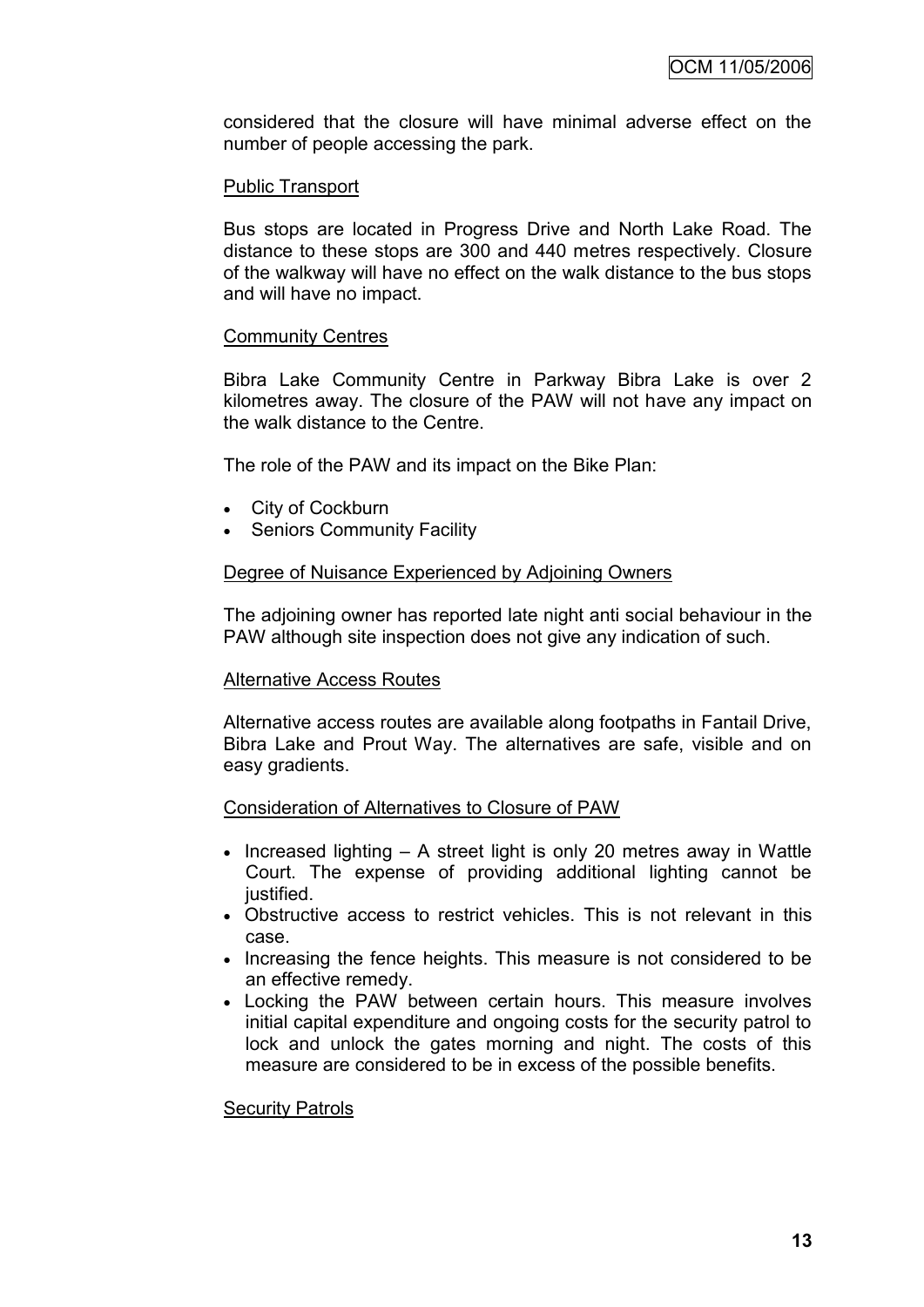The City of Cockburn security patrol covers this PAW but has not been shown to have an impact on the reduction of reported anti social behaviour.

#### Eliminating overhanging vegetation

A site inspection reveals that there is no vegetation causing problems of visibility.

The evidence that the PAW is the venue for excessive anti social behaviour has not been demonstrated conclusively.

It has been demonstrated that the PAW does not increase the level of walking or cycling in the associated neighbourhood. A mailout to all of the households likely to use the PAW has been undertaken with prepaid response forms attached. None of the respondents sought the maintaining of the PAW.

It is considered appropriate that as long as the adjoining owners are prepared to purchase the PAW that a consent for closure be forwarded to WAPC and if that consent is given that a request for closure be forwarded to the DPI Midland.

#### **Strategic Plan/Policy Implications**

The Corporate Strategic Plan Key Result Areas which apply to this item are:-

- 2. Planning Your City
	- *"To ensure that the planning of the City is based on an approach which has the potential to achieve high levels of convenience for its citizens."*
	- *"To ensure that the development will enhance the levels of amenity currently enjoyed by the community."*
	- *"To foster a sense of community within the district generally and neighbourhoods in particular."*

#### **Budget/Financial Implications**

N/A

#### **Legal Implications**

N/A

#### **Community Consultation**

Letters were sent to surrounding landowners and, at the conclusion of the notification period, no submissions had been received.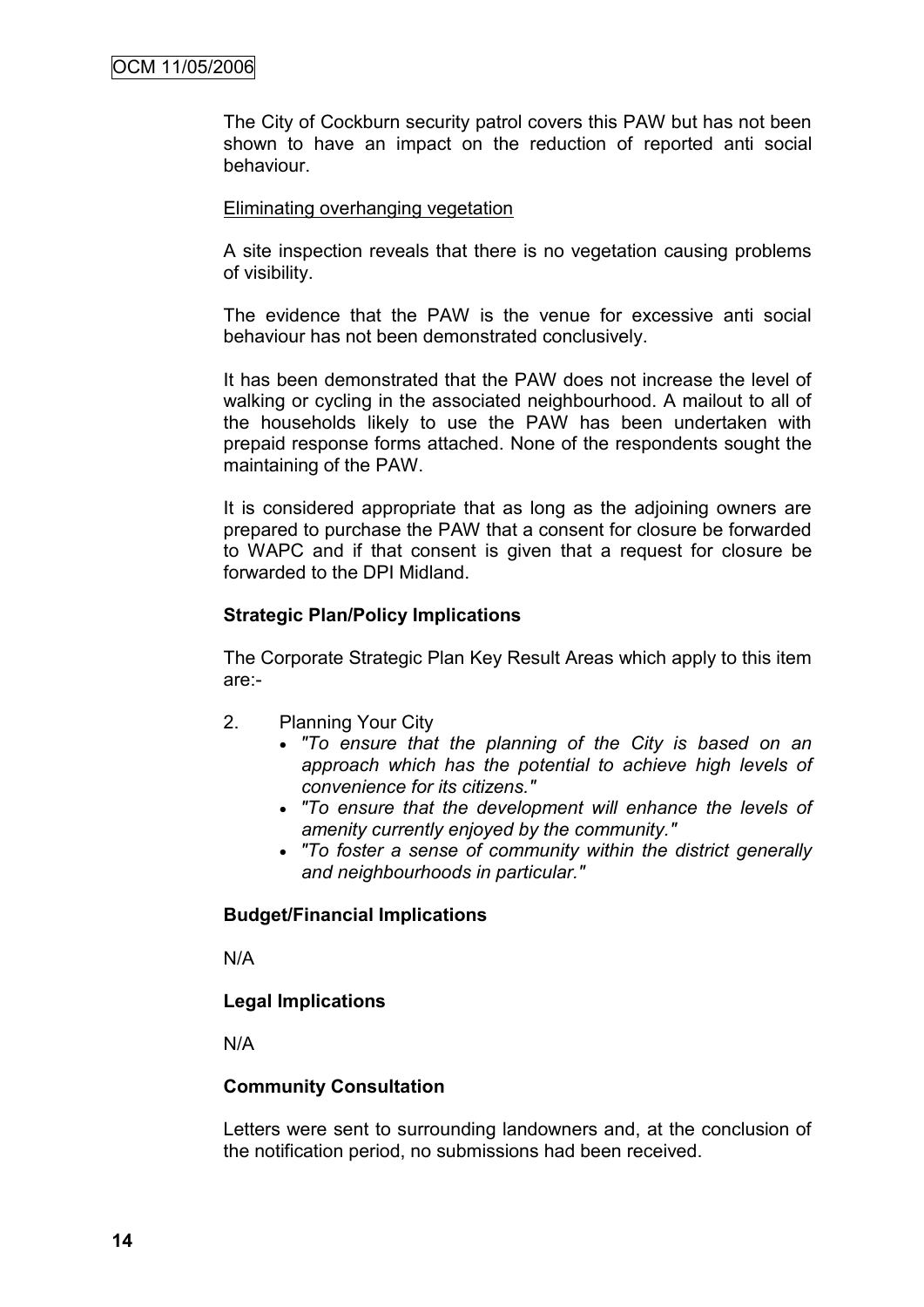### **Attachment(s)**

Location Plan

### **Advice to Proponent(s)/Submissioners**

The Proponent(s) and those who lodged a submission on the proposal have been advised that this matter is to be considered at the 11 May Council Meeting.

### **Implications of Section 3.18(3) Local Government Act, 1995**

Nil.

#### **14.5 (OCM 11/05/2006) - REVESTING PEDESTRIAN ACCESSWAY - BLACKTHORNE CRESCENT TO LITTLE RUSH CLOSE, SOUTH LAKE TO PUBLIC UTILITIES RESERVE (451152) (KJS) (ATTACH)**

#### **RECOMMENDATION** That Council:

- (1) request that the Minister for Planning and Infrastructure revest Pedestrian Access Way Blackthorne Crescent to Little Rush Close, South Lake to a Public Utilities reserve, subject to costs for any required fencing and gates being met by either the adjoining owners or Water Corporation;
- (2) review Policy APD21 "Pedestrian Accessway Closure" to include the option of revestment of pedestrian accessways where outright purchase by adjoining owner is impracticable;
- (3) review Policy APD21 "Pedestrian Accessway Closure" in 12 months.

### **COUNCIL DECISION**

### **Background**

Council at its meeting held on 20 January 2004 resolved to: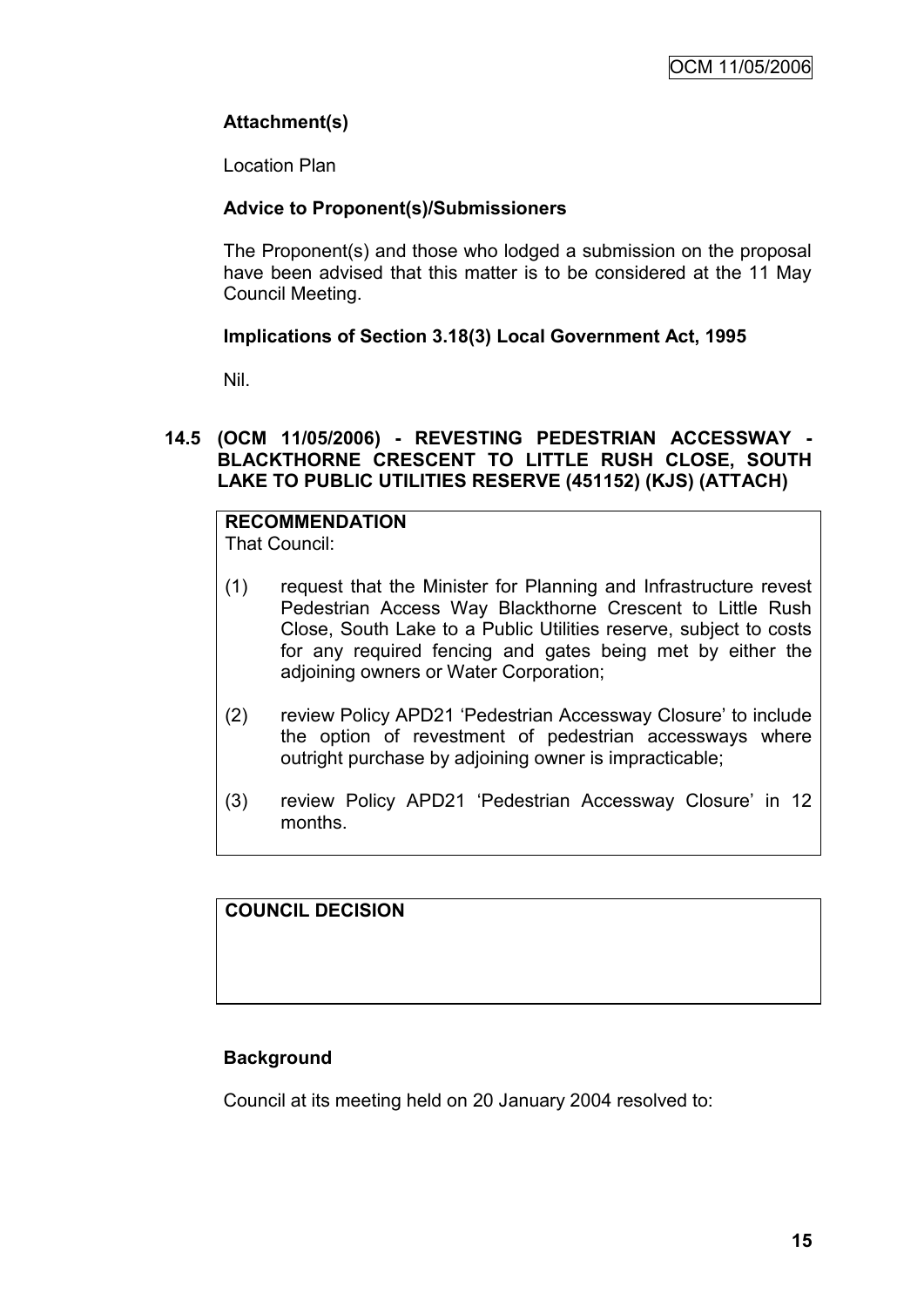- *"(1) request the Minister for Planning and Infrastructure to proceed with the closure of the pedestrian accessway between Little Rush Close and Blackthorne Crescent, South Lake; and*
- *(2) advise those persons who made a submission of Council's decision."*

#### **Submission**

A letter from adjoining owners and nearby residents has requested that Council request that the Minister for Planning and Infrastructure revest the pedestrian accessway to a Public Utilities Reserve.

#### **Report**

Following the resolution of 20 January 2004, a request for closure was forwarded to the Department of Planning and Infrastructure in Midland (DPI). DPI compiled purchase prices taking into consideration the cost of cutting and capping a Water Corporation water main.

The purchase prices were then sent to the 4 adjoining owners. Although one owner was prepared to meet the cost of purchasing the land fronting Blackthorne Crescent the land fronting Little Rush Close was without a willing purchaser. DPI's policy is that it is not prepared to close a PAW unless all of the land is purchased and amalgamated into the adjoining lots.

The closure of the PAW stalled until a delegation of residents met with local MLA Francis Logan. This meeting has resulted in an understanding that the Minister for Planning and Infrastructure will give favourable consideration to a request from the City of Cockburn for the revesting of the PAW to a Public Utilities Reserve. The Water Corporation have a water main in the PAW.

The revesting and granting of management of the reserve to the City of Cockburn will allow the City to legally restrict access to the reserve. It is anticipated that either the owners or Water Corporation will erect fencing of similar style and height to existing fencing with a gate at one end to facilitate maintenance.

The proposed closure method has been utilised successfully between Harfluer and Maxworthy Place in Hamilton Hill.

The land will be closed to the public with a gate at one end allowing access for maintenance. If in the future the adjoining properties change ownership and the new owners are in a position to purchase the land then the land can be revalued and a land transfer could take place. Alternatively, if in years to come there is a marked change in the demographic profile of the area the land could revert to its pedestrian function.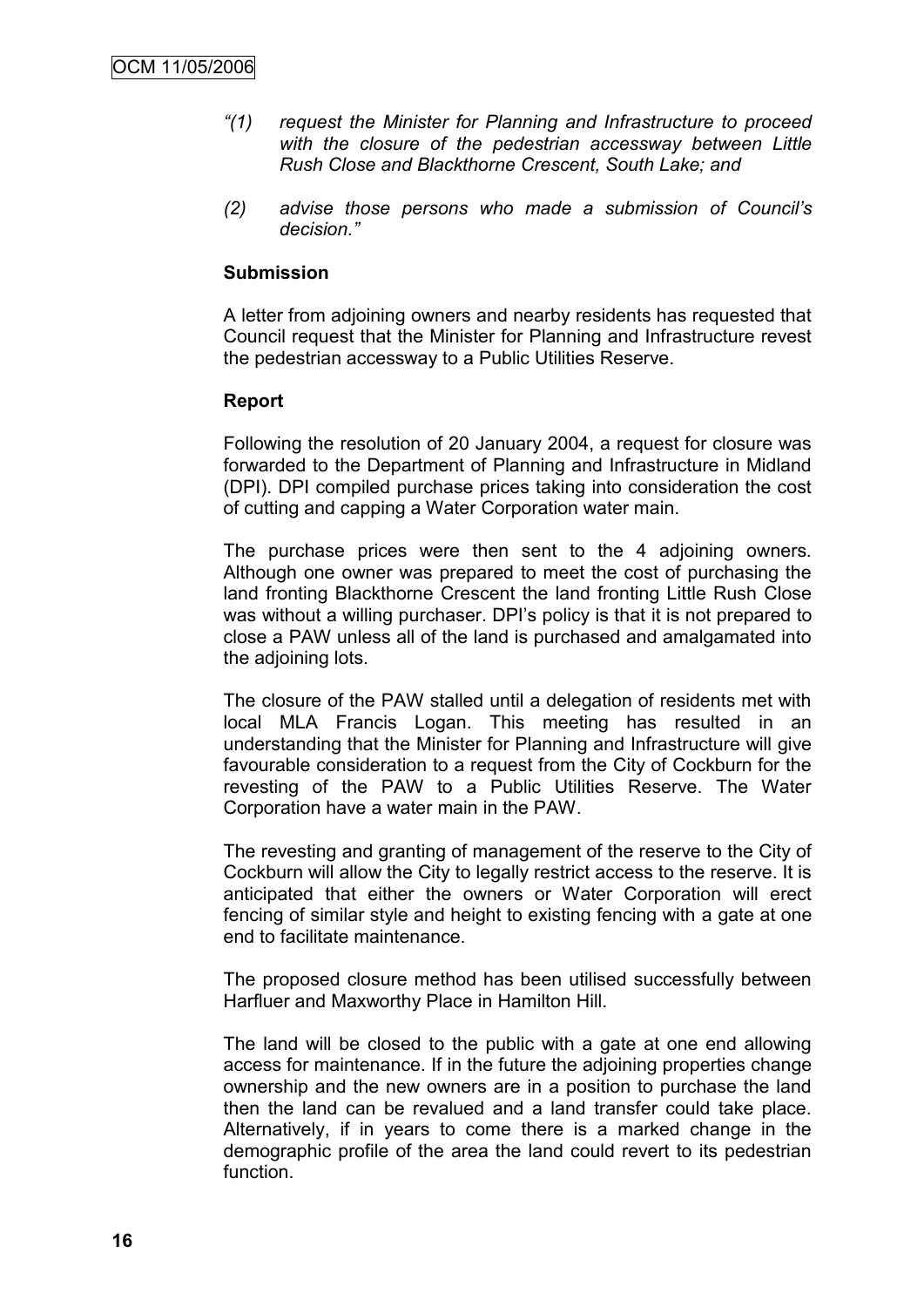### **Strategic Plan/Policy Implications**

The Corporate Strategic Plan Key Result Areas which apply to this item are:-

- 2. Planning Your City
	- *"To ensure that the planning of the City is based on an approach which has the potential to achieve high levels of convenience for its citizens."*
	- *"To ensure that the development will enhance the levels of amenity currently enjoyed by the community."*

The Council Policies which apply to this item are:-

APD21 PEDESTRIAN ACCESS WAY CLOSURES

#### **Budget/Financial Implications**

Nil.

#### **Legal Implications**

The revesting is undertaken by DPI LAMS pursuant to the Land Administration Act.

#### **Community Consultation**

Community consultation was undertaken in the form of a letter drop and signs on site.

#### **Attachment(s)**

(1) Location Plan

#### **Advice to Proponent(s)/Submissioners**

N/A

**Implications of Section 3.18(3) Local Government Act, 1995**

Nil.

**14.6 (OCM 11/05/2006) - PROPOSED AMENDMENT NO. 48 TO TOWN PLANNING SCHEME NO. 3 FOR CONSISTENCY WITH AN AMENDMENT TO THE METROPOLITAN REGION SCHEME - LOTS 4995-4997, 500-502, 400, 303 & 4620 COCKBURN ROAD, LOTS 4291, 21, 2-5 & 101 RUSSELL ROAD, LOTS 4896 & 4898 JESSIE**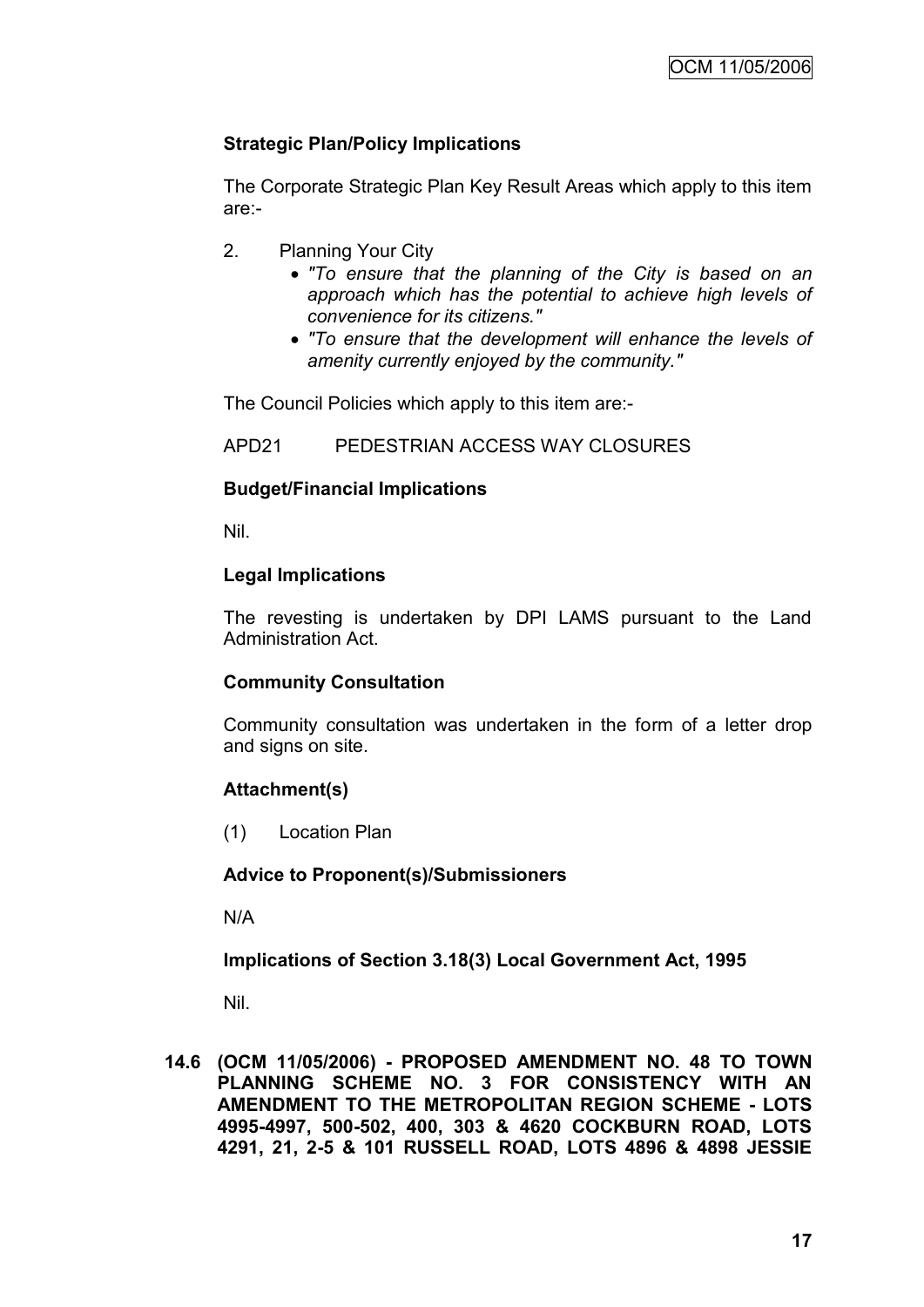### **LEE STREET, LOTS 106 & 105 RUSSELL ROAD - OWNERS: VARIOUS - APPLICANT: DPS (93048) (JW) (ATTACH)**

### **RECOMMENDATION**

That Council:

(1) adopt the following amendment:

TOWN PLANNING AND DEVELOPMENT ACT 1928 (AS AMENDED) RESOLUTION DECIDING TO AMEND CITY OF COCKBURN TOWN PLANNING SCHEME NO.3 (TPS3)

AMENDMENT NO. 48

Resolved that Council, in pursuance of Section 7 of the Town Planning and Development Act 1928 amend the above Town Planning Scheme by:

- 1. Amending the Scheme Map by extending "Special Use Zone No.2" and "Development Area No.15" to include lots 4995 – 4997 Cockburn Road and portions of Quill Way & Stuart Drive.
- 2. Amending the Scheme Map by zoning Lots 500 502, 400, 303 & portion of Lot 4620 Cockburn Road, portions of Lots 4291, 21, 2 – 5 & 101 Russell Road, portion of 4895 Success Way, portion of Lot 4896 & 4898 Jessie Lee Street, and portions of the Success Way, Jessie Lee Street & Crane Street road reserves 'Industry'; and
- 3. Amending the Scheme Map by zoning Lot 106 and portion of Lot 105 Russell Road "Light and Service Industry"
- (2) sign the amending documents, and advise the WAPC of Council"s decision;
- (3) forward a copy of the signed document to the Environmental Protection Authority in accordance with Section 7 (A) (1) of the Town Planning and Development Act;
- (4) following the receipt of formal advice from the Environmental Protection Authority that the Scheme Amendment should not be assessed under Section 48A of the Environmental Protection Act, advertise the Amendment under Town Planning Regulation 25 without reference to the Western Australian Planning Commission;
- (5) notwithstanding (4) above, the Director of Planning and Development may refer a Scheme or Scheme Amendment to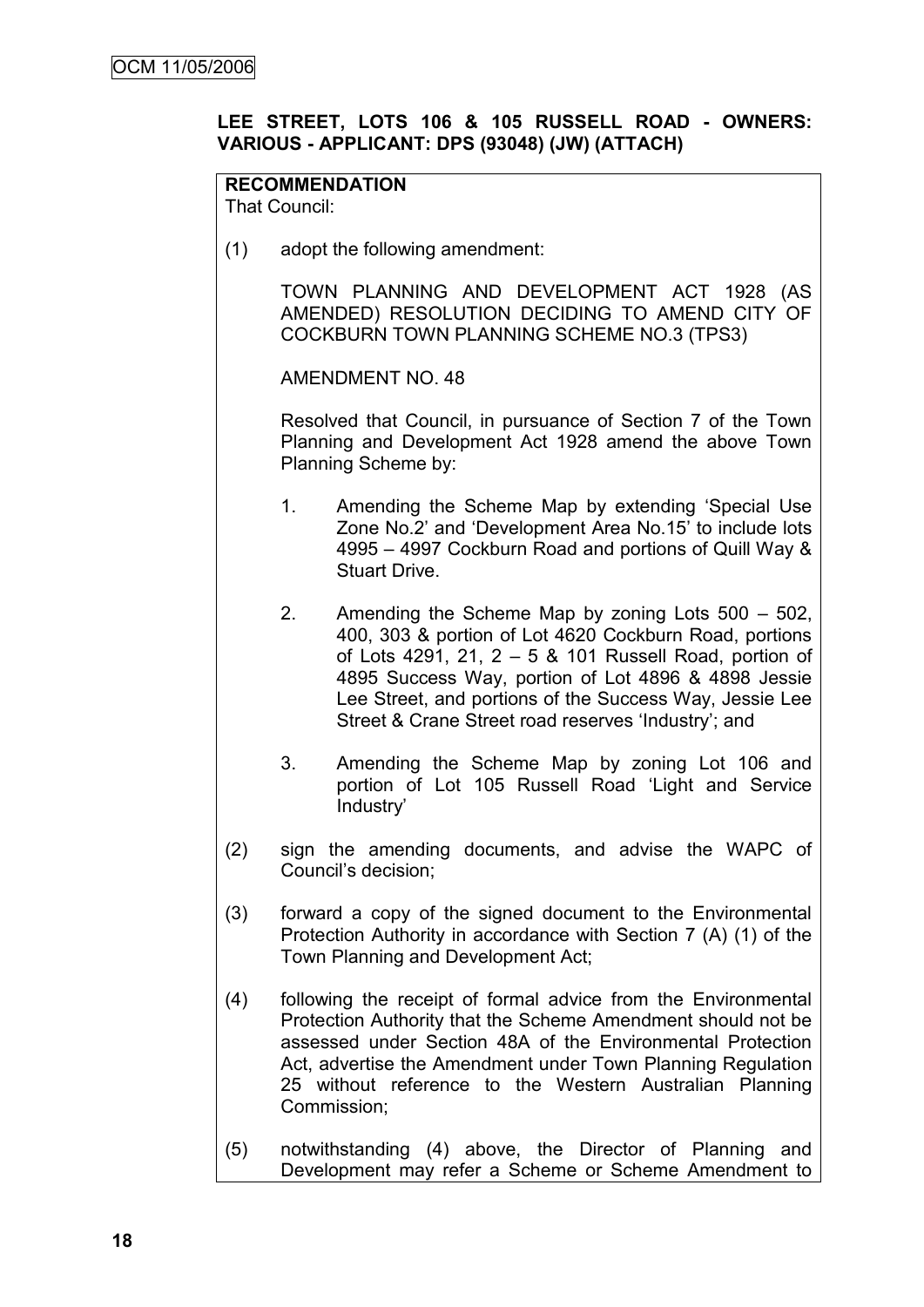the Council for its consideration following formal advice from the Environmental Protection Authority that the Scheme Amendment should be assessed under Section 48A of the Environmental Protection Act, as to whether the Council should proceed or not proceed with the Amendment;

- (6) should formal advice be received from the Environmental Protection Authority that the Scheme Amendment should be assessed or is incapable of being environmentally acceptable under Section 48(A) of the Environmental Protection Act, the Amendment be referred to the Council for its determination as to whether to proceed or not proceed with the Amendment; and
- (7) advise the applicant of Council"s Decision and request the applicant to prepare five (5) copies of the amendment documents.

### **COUNCIL DECISION**

### **Background**

The subject scheme amendment was considered by Council at its meeting held on 13 April 2006.

Council resolved that the matter be deferred to the next Council Meeting, pending information regarding the future effects and safety of the community and industrial needs of the area.

#### **Submission**

The scheme amendment under consideration for the land in the Henderson Industrial area that will be affected by the gazettal of MRS Amendment 1071/33. The MRS Amendment proposes the rezoning of the land from "Primary Regional Roads" and "Other Regional Roads" to "Industrial", and is in its final stages of approval in Parliament.

#### **Report**

The land subject to this proposal measures 10.5 hectares in area and stretches along 3 kilometres of Russell Road and Cockburn Road within the Henderson Industrial Area (see agenda attachment 1).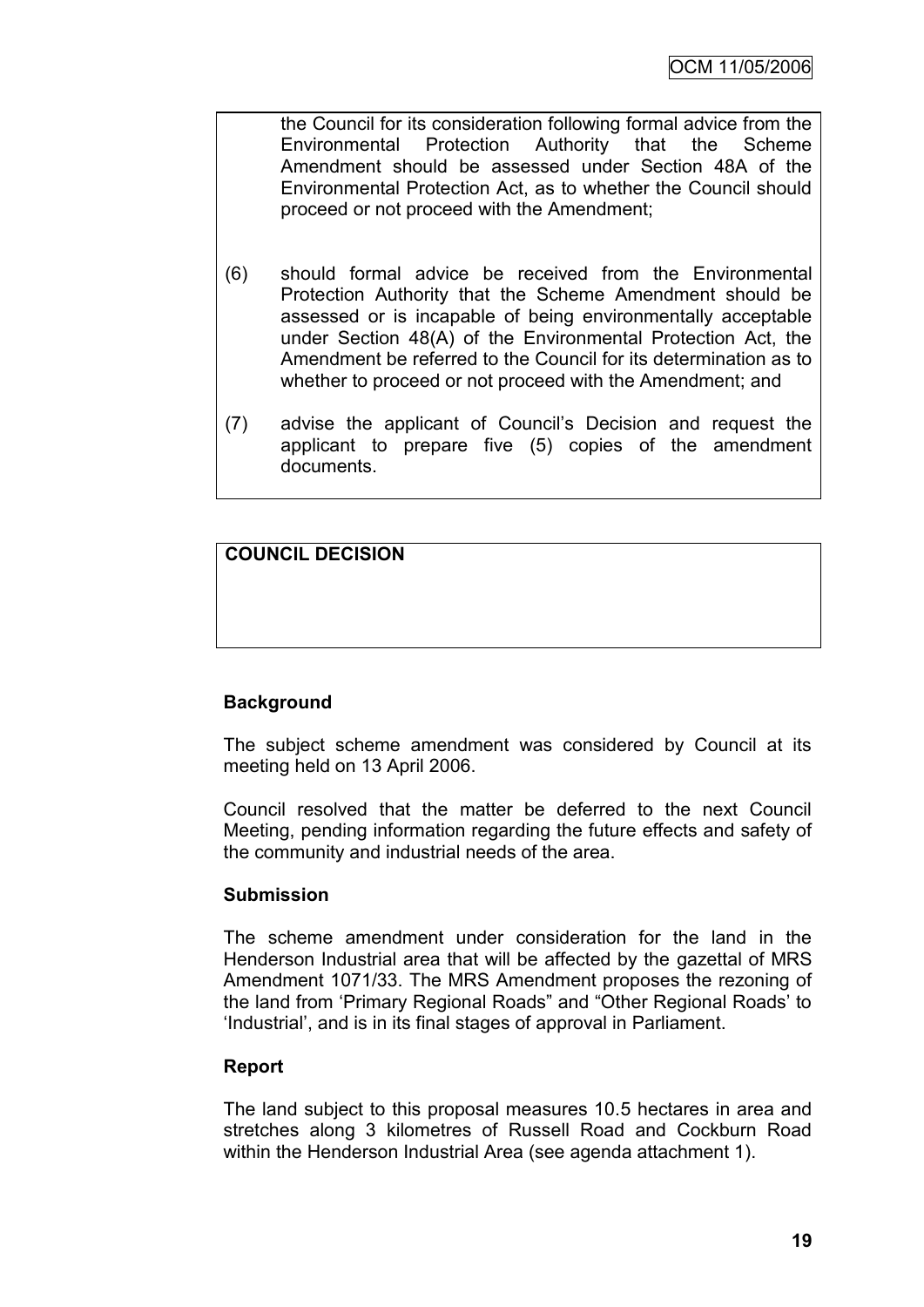The land is in a variety of ownerships, including both private and public, with various portions of the former MRS reservations having been acquired by the State Government in order to facilitate construction of the Fremantle Eastern Bypass.

Subdivision approvals have been granted over lots 4995 & 4997 Cockburn Road whereby the land is to be amalgamated and developed in conjunction with adjoining lots, which form portion of the Henderson Industrial Area (Australian Marine Complex).

The subject land is currently reserved under the Metropolitan Region Scheme (MRS) as either "Primary Regional Road" and "Other Regional Road". The City of Cockburn Town Planning Scheme No.3 (TPS3) currently reflects the existing regional road reservations over the subject land (see agenda attachment 2 & 3).

Upon gazettal of MRS Amendment 1071/33, the land will be rezoned to "Industrial" under the MRS (see agenda attachment 4).

However, the subject land will become "unzoned land" under the TPS3 as a result of its removal from the Fremantle – Rockingham Highway Primary and Other Regional Road Reserve upon the gazettal of MRS Amendment 1071/33. The Scheme Amendment seeks to extend the current TPS3 zones of the adjoining industrial estates to encompass the "unzoned" land. The Scheme Amendment proposes the rezoning of the land from "Primary Regional Roads" and "Other Regional Roads" to "Special Use" (SU2) and "Development Area" (DA15) as well as "Industry" and "Light & Service Industry" Zone (see agenda attachment 5).

The Scheme Amendment will provide the Council with development control commensurate with that, which guides the adjoining industrial estates.

It is recommended that Council initiate the proposed TPS3 Amendment and refer the document the Environmental Protection Authority (EPA) for assessment. Following the receipt of formal advice from the EPA that the Scheme Amendment should not be assessed under Section 48A of the Environmental Protection Act, Council advertise the Amendment under Town Planning Regulation 25.

With regards to Council resolution at its meeting held on 13 April 2006, it is informed that the future effects and safety of the community are matters that have already been considered as part of the Western Australian Planning Commission (WAPC) MRS Scheme Amendment 1071/33. The WAPC has determined that the land is not required to be ceded for road widening purposes and the potential road intersections and road widenings to ensure adequate traffic safety have already been considered and determined as part of the Scheme Amendment. Therefore the proposal should be supported to reflect the proposed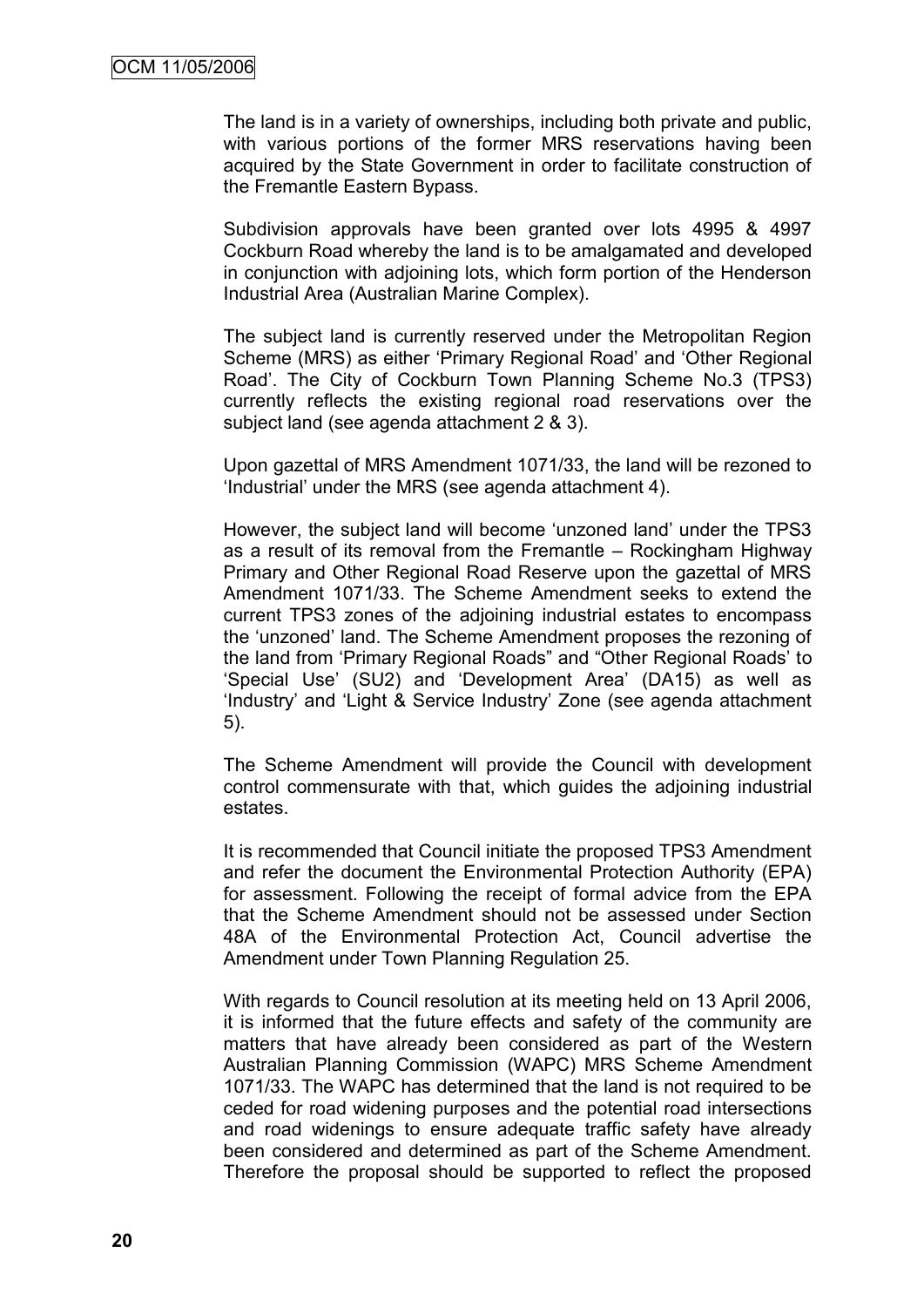MRS Scheme Amendment. With regards to the industrial needs of the area it is considered that the subject land is subject to subdivision applications to the Western Australian Planning Commission which have already been approved. Furthermore the City of Cockburn has also recommended approval for the subdivisions and for the area to be used to be included as part of the industrial area. Therefore the need for industrial land is evident.

### **Strategic Plan/Policy Implications**

The Corporate Strategic Plan Key Result Areas which apply to this item are:-

- 2. Planning Your City
	- "To ensure that the planning of the City is based on an approach which has the potential to achieve high levels of convenience for its citizens."
	- "To ensure that the development will enhance the levels of amenity currently enjoyed by the community."
- 3. Conserving and Improving Your Environment
	- "To conserve the quality, extent and uniqueness of the natural environment that exists within the district."
	- "To ensure that the development of the district is undertaken in such a way that the balance between the natural and human environment is maintained."
- 4. Facilitating the needs of Your Community
	- "To facilitate and provide an optimum range of community services."

### **Budget/Financial Implications**

N/A

### **Legal Implications**

Town Planning Scheme No. 3 Metropolitan Region Scheme Town Planning and Development Act Town Planning Regulations

#### **Community Consultation**

To be undertaken as part of the Amendment process.

### **Attachment(s)**

(1) Location Plan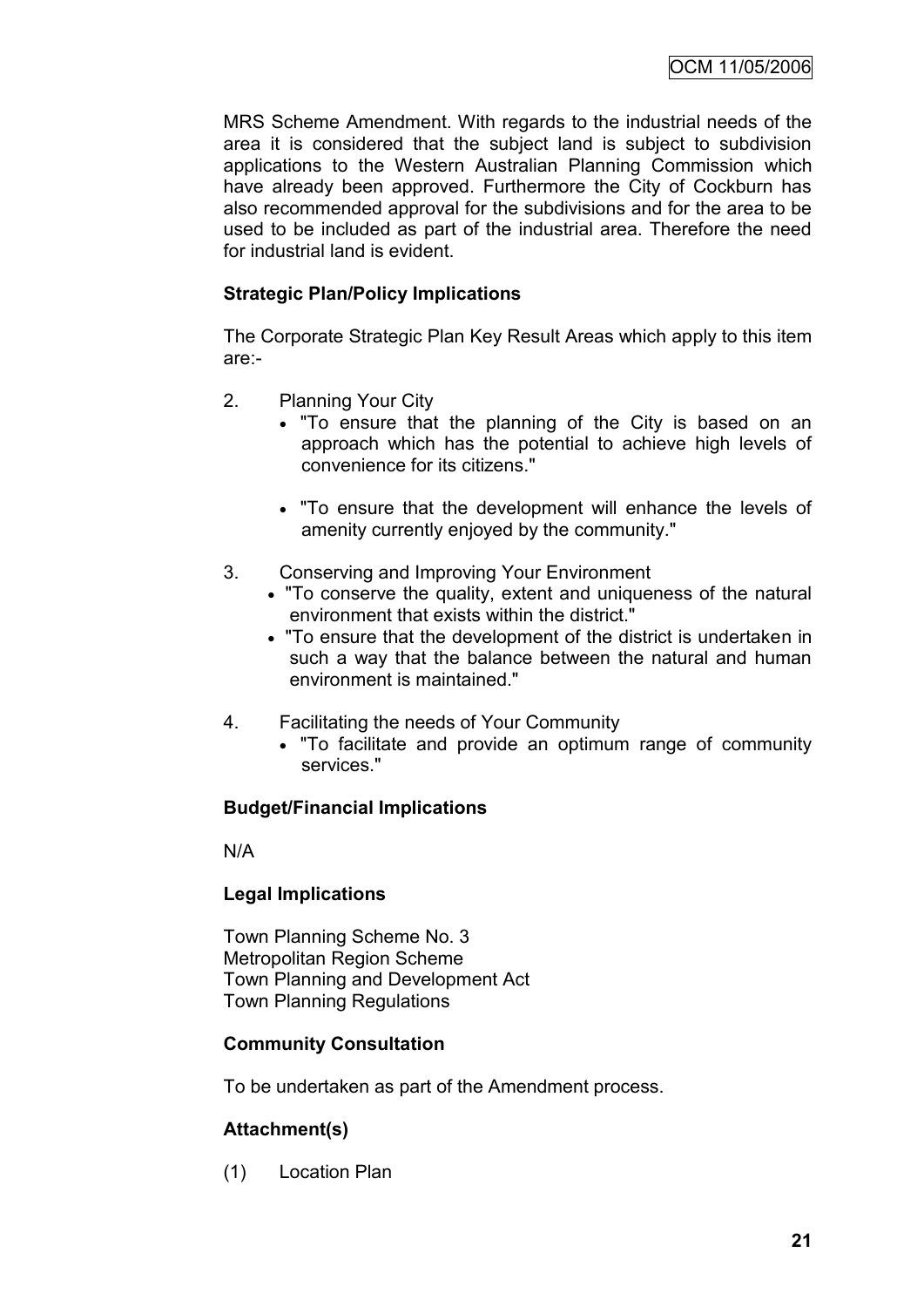- (2) MRS Zoning Plan
- (3) TPS3 Zoning Plan
- (4) MRS Amendment 1071/33 Plan
- (5) The Scheme Amendment Submission

#### **Advice to Proponent(s)/Submissioners**

The Proponent has been advised that this matter is to be considered at the 11 May 2006 Council Meeting.

### **Implications of Section 3.18(3) Local Government Act, 1995**

Nil.

### **14.7 (OCM 11/05/2006) - SALE OF COUNCIL OWNED LAND (4809) (KJS) (ATTACH)**

# **RECOMMENDATION**

That Council:

- (1) accept offers to purchase Lot 380 Congdon Avenue, Beeliar, Lot 814 Phoenix Road, Spearwood and Lot 709 Southwell Crescent, Hamilton Hill, subject to:
	- 1. The sale price being at least market value as determined by a Licensed Valuer; and
	- 2. The provisions of Section 3.58 of the Local Government Act 1995, being complied with.
- (2) amend the 2005/06 Budget to provide for the income received and expenses expended in the course of the sale of the lots;
- (3) transfer funds received to the Land Development Reserve Fund.

### **TO BE CARRIED BY AN ABSOLUTE MAJORITY OF COUNCIL**

**COUNCIL DECISION**

**Background**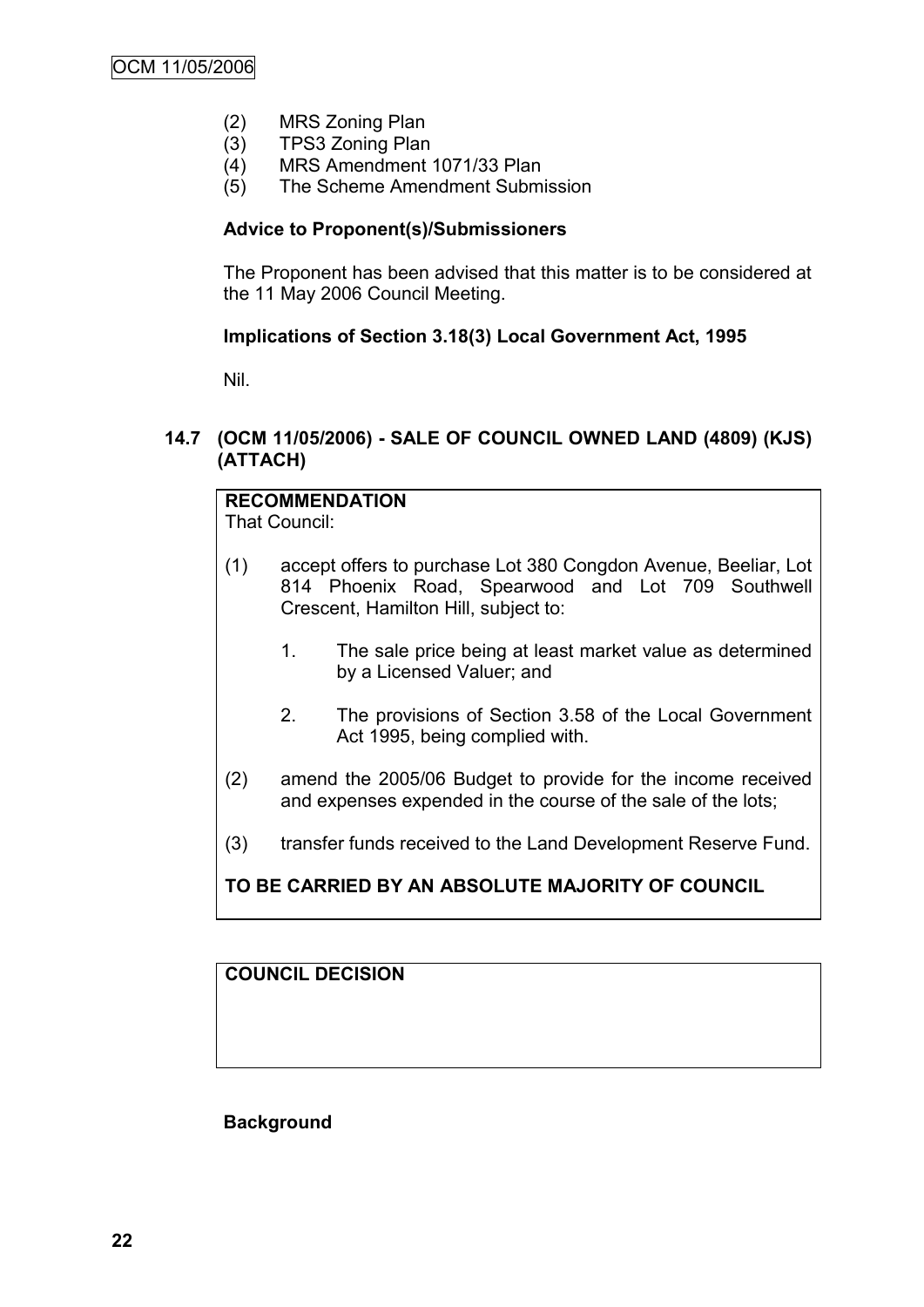Council, at its meeting held on 18 January 2005, in relation to the disposal of its land resolved to:-

- *"(1) receive the report;*
- *(2) adopt the Land Management Strategy 2005 – 2010;*
- *(3) proceed with the development and sale of Council owned land, in accordance with the Land Management Strategy 2005 – 2010, consistent with the Principal Activities Plan revised from time to time; and*
- *(4) allocate all proceeds from the sale of land into the Land Development Reserve Fund."*

#### **Submission**

N/A

#### **Report**

The Land Management Strategy 2005 – 2010 adopted by Council on 18 January 2005 identified a number of vacant lots owned by Council that could be sold. These lots do not require any additional development and are appropriately zoned.

The three (3) lots to be sold are:

- Lot 380 Congdon Avenue, Beeliar,
- Lot 814 Phoenix Road, Spearwood; and
- Lot 709 Southwell Crescent, Hamilton Hill.

The lots have been valued by a Licensed Valuer, Jonathon Tyson from McGees. Three local real estate agents have supplied costings to market and sell the lots.

There has been a degree of public interest in some of these lots due in part to the current intense property market.

An offer has been presented for the purchase of Lot 380 Congdon Avenue which is in excess of the market value and a similar offer is anticipated in the near future for Lot 814 Phoenix Road, Spearwood.

If required one of the local real estate agents will be engaged through usual administrative procedures to market any of the lots not sold through past public inquiry. It is considered that the current real estate market provides the environment to sell these lots quickly at attractive purchase prices.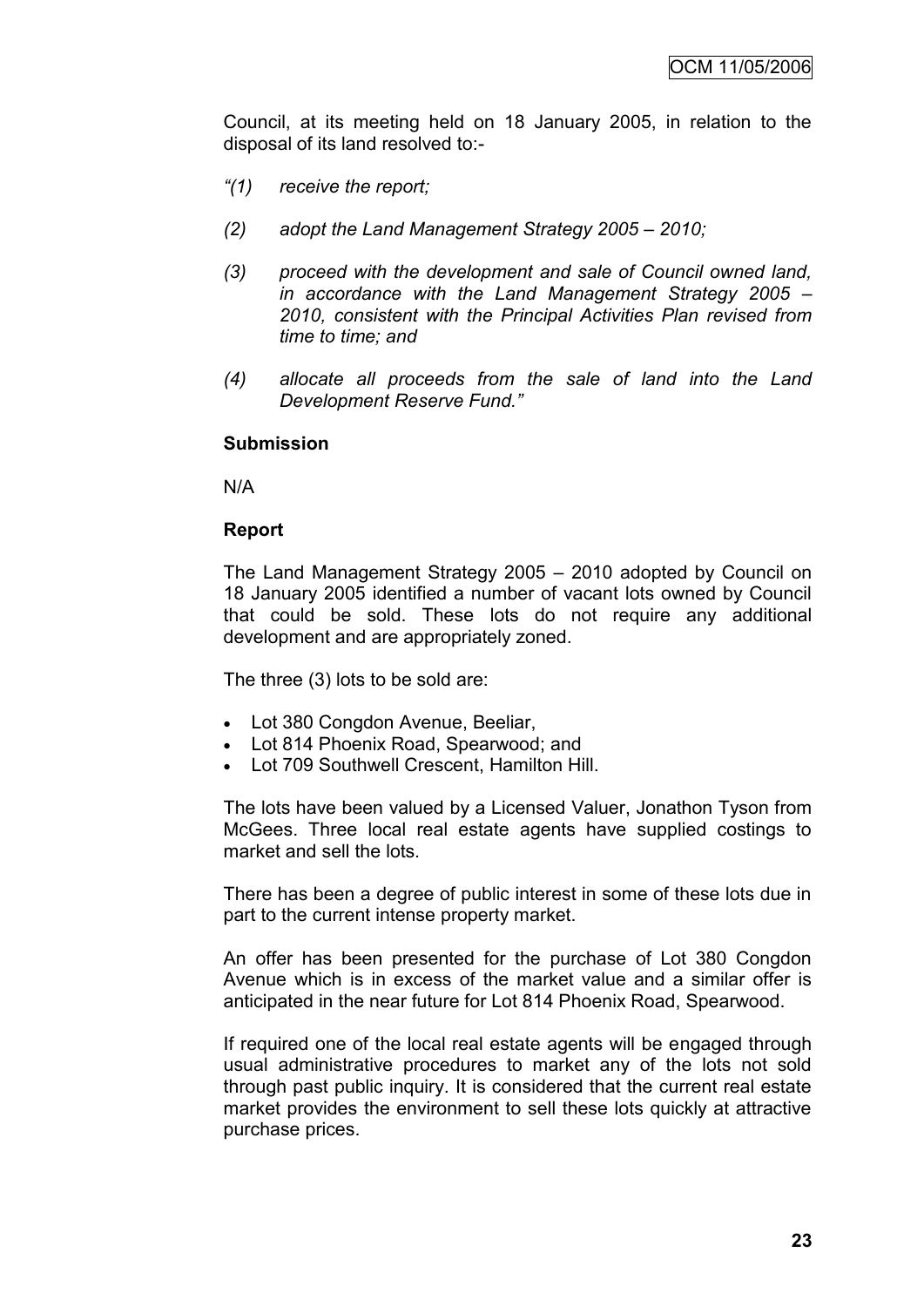Section 3.58 of the Local Government Act requires that details of land proposed to be sold by private treaty be advertised in a newspaper having state-wide distribution. The advertisement lists details of the proposed disposition and market valuation and allows for submissions to be made by a date not less than 2 weeks after the notice is given.

Should there be any submissions of a substantive nature then the matter would be referred back to Council for its consideration.

#### **Strategic Plan/Policy Implications**

The Corporate Strategic Plan Key Result Areas which apply to this item are:-

- 1. Managing Your City
	- *"To deliver services and to manage resources in a way that is cost effective without compromising quality."*

#### **Budget/Financial Implications**

Income will be transferred to the Land Development Reserve Fund.

#### **Legal Implications**

Section 3.58 of the Local Government Act 1995.

#### **Community Consultation**

Any individual land sale will be advertised in a newspaper that gives state-wide distribution.

#### **Attachment(s)**

(1) Location Plans of subject lots.

#### **Advice to Proponent(s)/Submissioners**

N/A.

**Implications of Section 3.18(3) Local Government Act, 1995**

Nil.

#### **15. FINANCE AND CORPORATE SERVICES DIVISION ISSUES**

**15.1 (OCM 11/05/2006) - LIST OF CREDITORS PAID - MARCH 2006 (5605) (KL) (ATTACH)**

**RECOMMENDATION**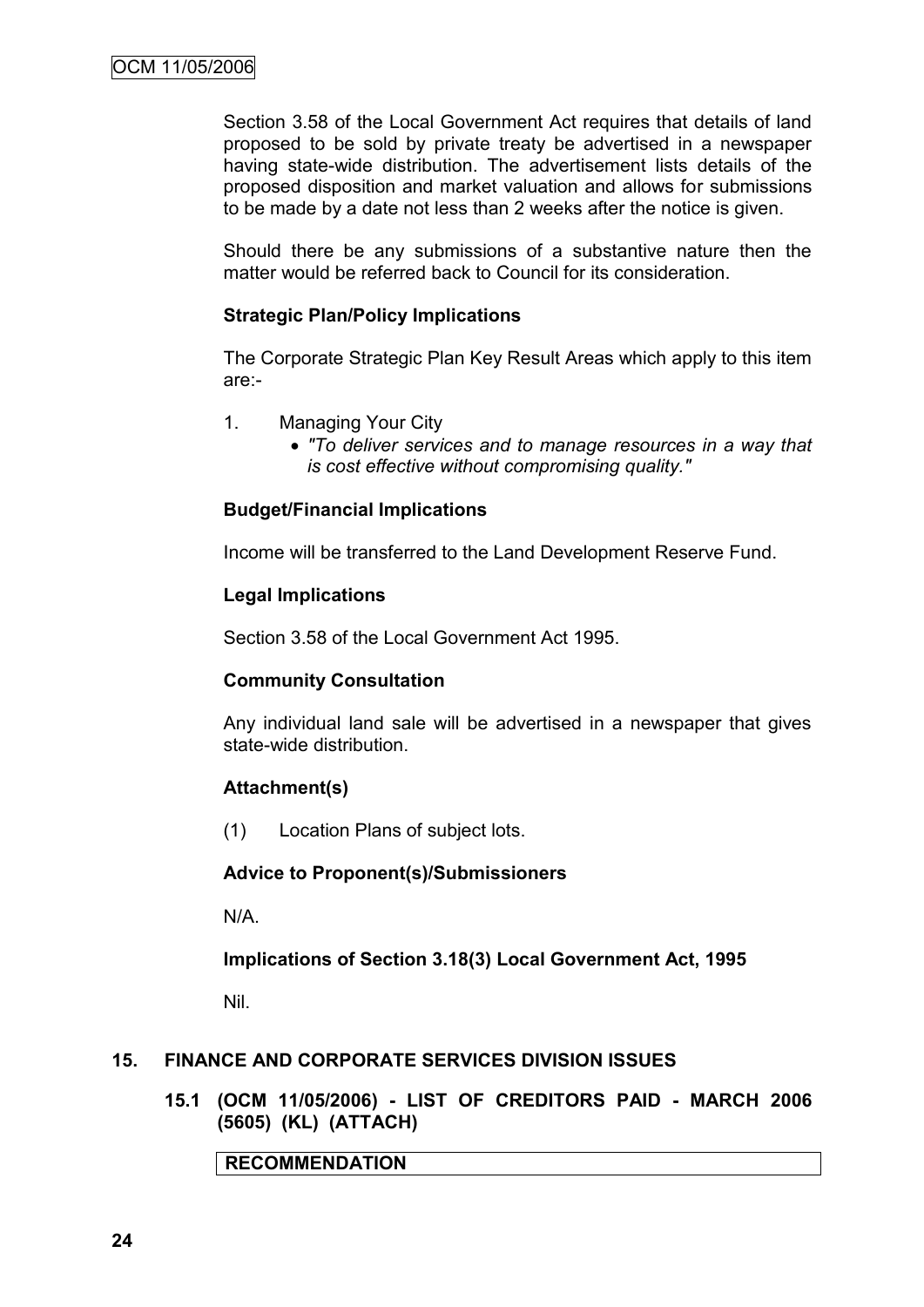That Council receive the List of Creditors Paid for March 2006, as attached to the Agenda.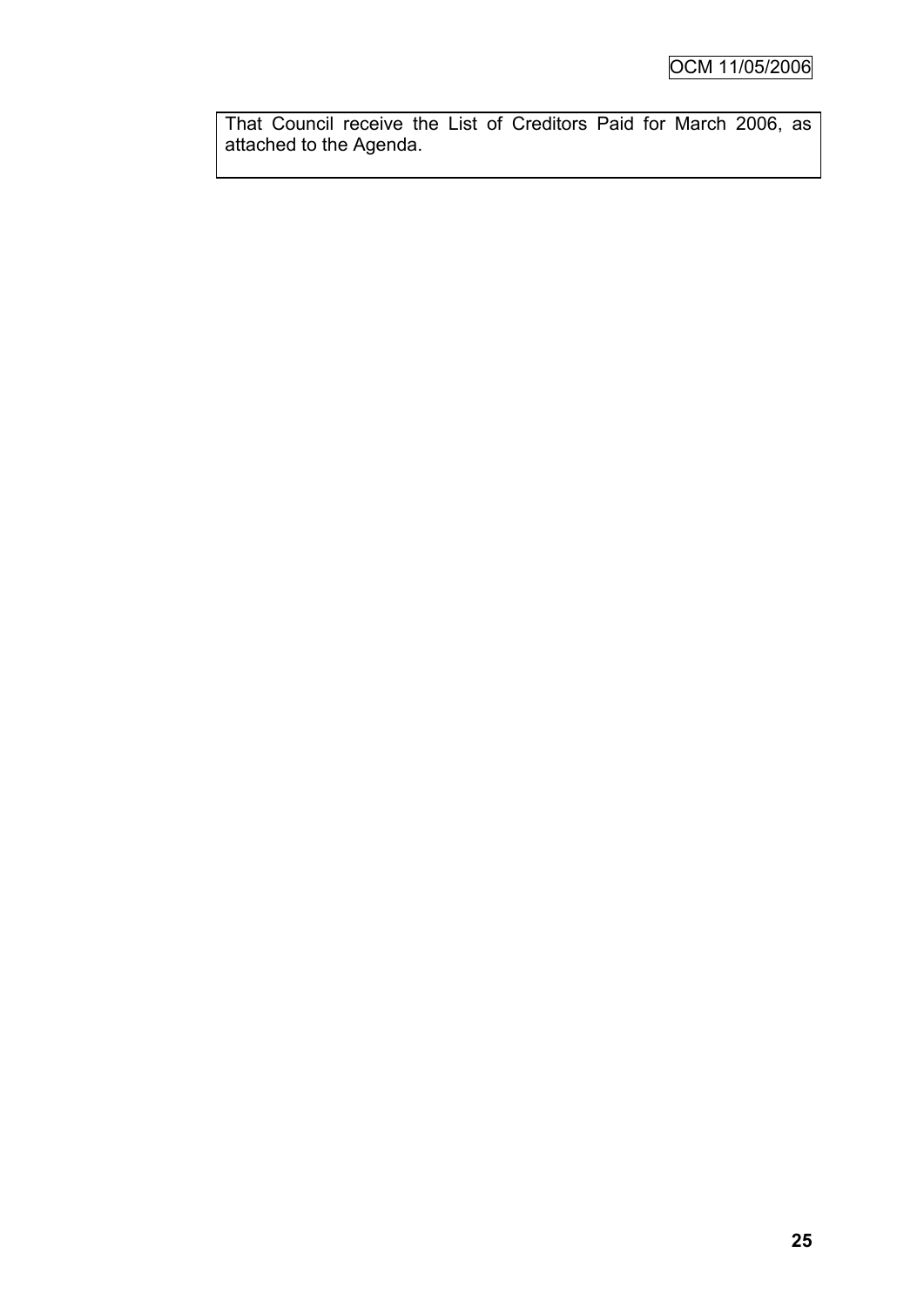### **COUNCIL DECISION**

### **Background**

It is a requirement of the Local Government (Financial Management) Regulations 1996, that a List of Creditors be compiled each month and provided to Council.

#### **Submission**

N/A

#### **Report**

N/A

### **Strategic Plan/Policy Implications**

Key Result Area *Managing Your City* refers.

#### **Budget/Financial Implications**

N/A

#### **Legal Implications**

Section 13 of the Local Government (Financial Management) Regulations 1996.

#### **Community Consultation**

N/A

#### **Attachment(s)**

List of Creditors Paid – March 2006.

### **Advice to Proponent(s)/Submissioners**

N/A

**Implications of Section 3.18(3) Local Government Act, 1995**

Nil.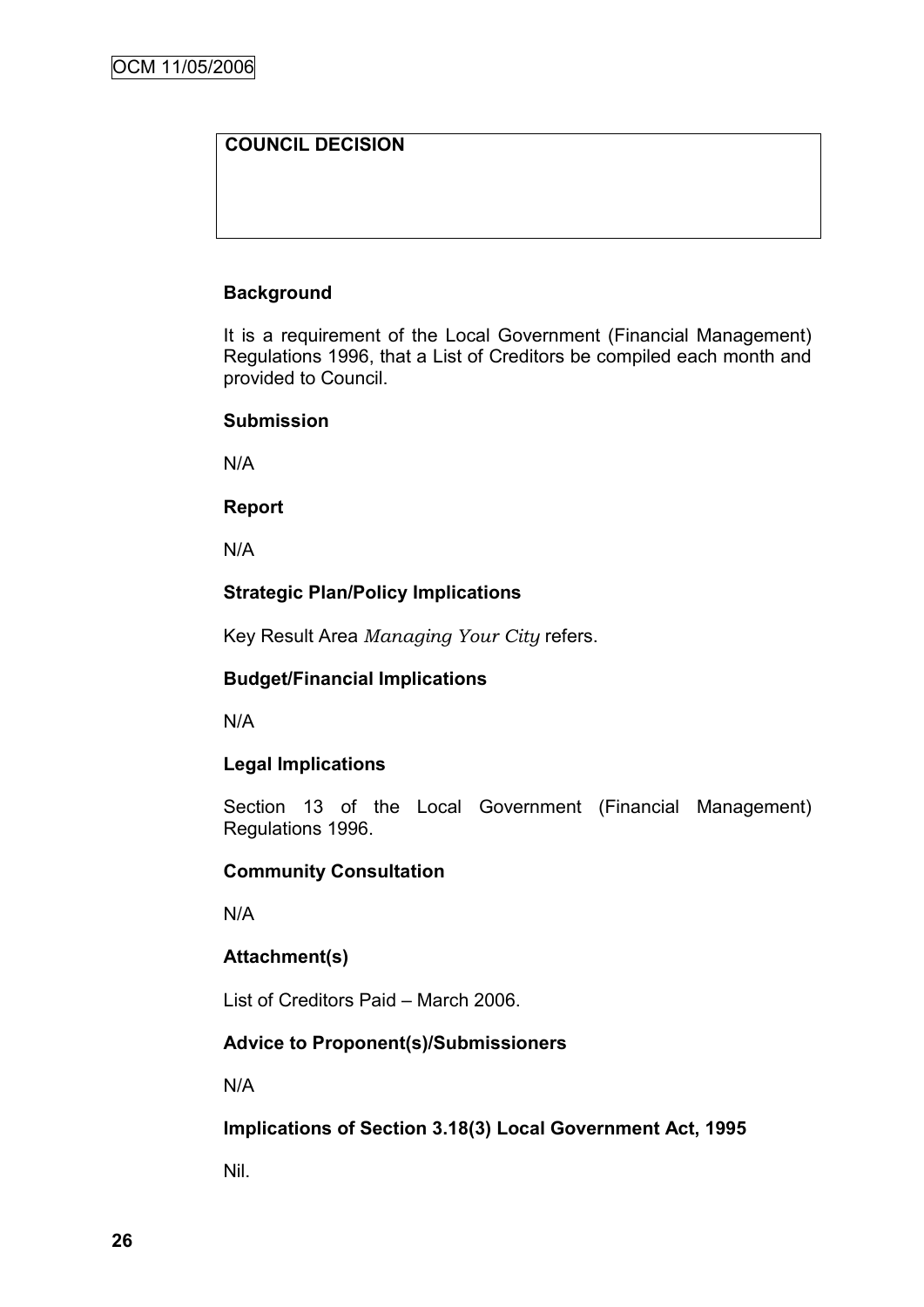### **15.2 (OCM 11/05/2006) - STATEMENT OF FINANCIAL ACTIVITY - MARCH 2006 (5505) (NM) (ATTACH)**

### **RECOMMENDATION**

That Council receive the Statement of Financial Activity and associated documents for the period ended 31 March 2006, as attached to the Agenda.

### **COUNCIL DECISION**

### **Background**

Regulation 34(1) of the Local Government (Financial Management) Regulations 1996 prescribes that a local government is to prepare each month a Statement of Financial Activity.

Regulation 34(2) requires the Statement of Financial Activity to be accompanied by documents containing:–

- (a) details of the composition of the closing net current assets (less restricted and committed assets),
- (b) explanations for each material variance identified between YTD budgets and actuals; and
- (c) any other supporting information considered relevant by the local government.

Regulation 34(4)(a) prescribes that the Statement of Financial Activity and accompanying documents are to be presented to the Council.

#### **Submission**

N/A

#### **Report**

Attached to the Agenda is the Statement of Financial Activity for January 2006.

Note 1 shows how much capital grants and contributions are contained within the reported operating revenue.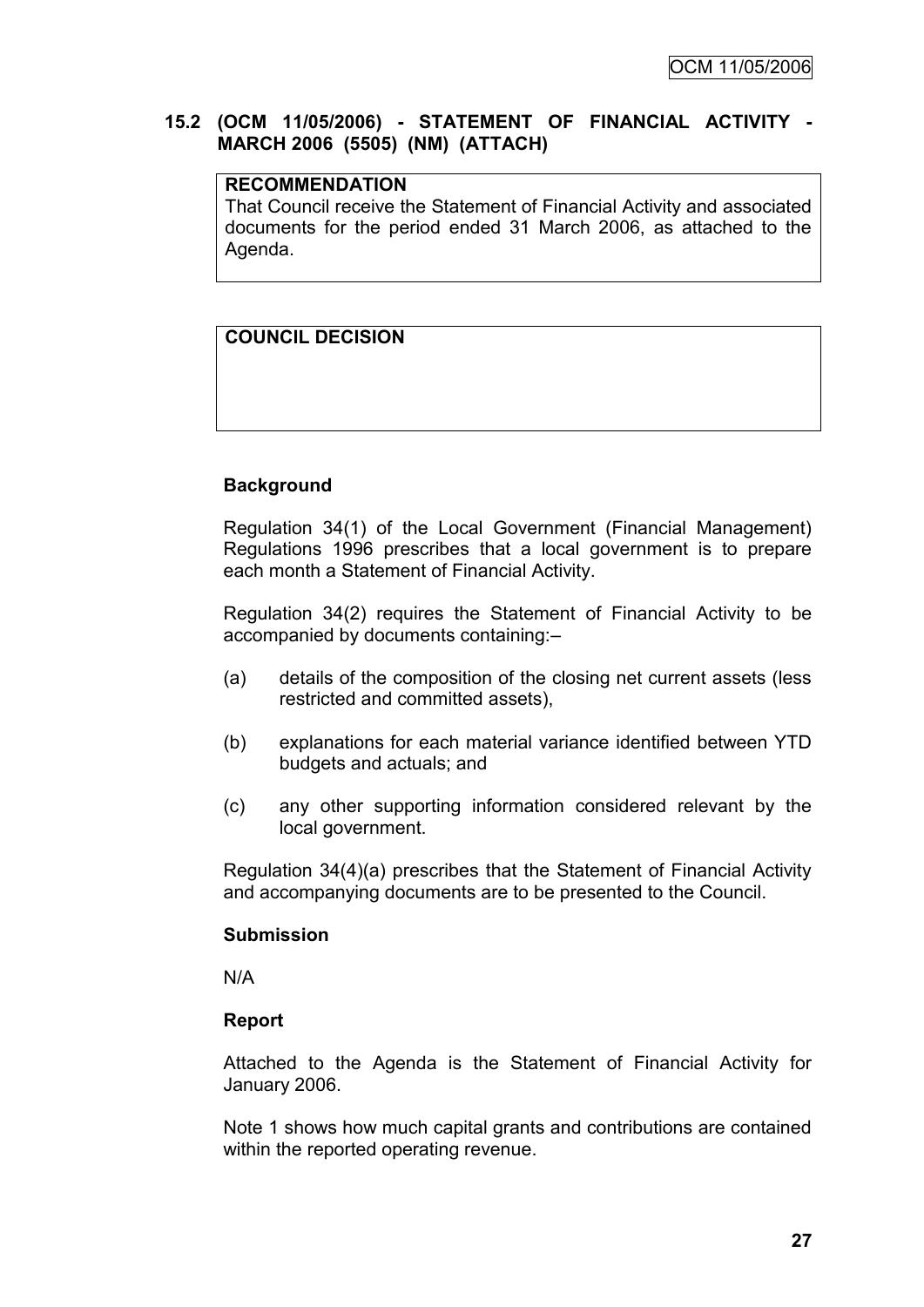Note 2 provides a reconciliation of Council's net current assets (adjusted for restricted assets and cash backed leave provisions). This provides a financial measure of Council"s working capital and an indication of its liquid financial health.

Also provided are Reserve Fund and Restricted Funds Analysis Statements. These assist to substantiate the calculation of Council"s net current assets position.

The Reserve Fund Statement reports the budget and actual balances for Council"s cash backed reserves, whilst the Restricted Funds Analysis summarises bonds, deposits and infrastructure contributions held by Council. The funds reported in these statements are deemed restricted in accordance with Australian Accounting Standard AAS27.

#### Material Variance Threshold

For the purpose of identifying material variances in Statements of Financial Activity, Regulation 34(5) requires Council to adopt each financial year, a percentage or value calculated in accordance with Australian Accounting Standard AAS5 - Materiality.

For the 2005/06 financial year, Council has adopted a materiality threshold of 10% or \$10,000, whichever is the greater.

#### **Strategic Plan/Policy Implications**

Key Result Area *Managing Your City* refers.

#### **Budget/Financial Implications**

As the mid-year budget review has already been conducted and was based on financial information as at 31 December 2005, any further material variances of a permanent nature will now impact upon Council"s end of year surplus/deficit position.

#### **Legal Implications**

Section 6.4 of the Local Government Act, 1995 and Regulation 34 of the Local Government (Financial Management) Regulations 1996, refer.

#### **Community Consultation**

N/A

#### **Attachment(s)**

Statement of Financial Activity and associated reports for March 2006.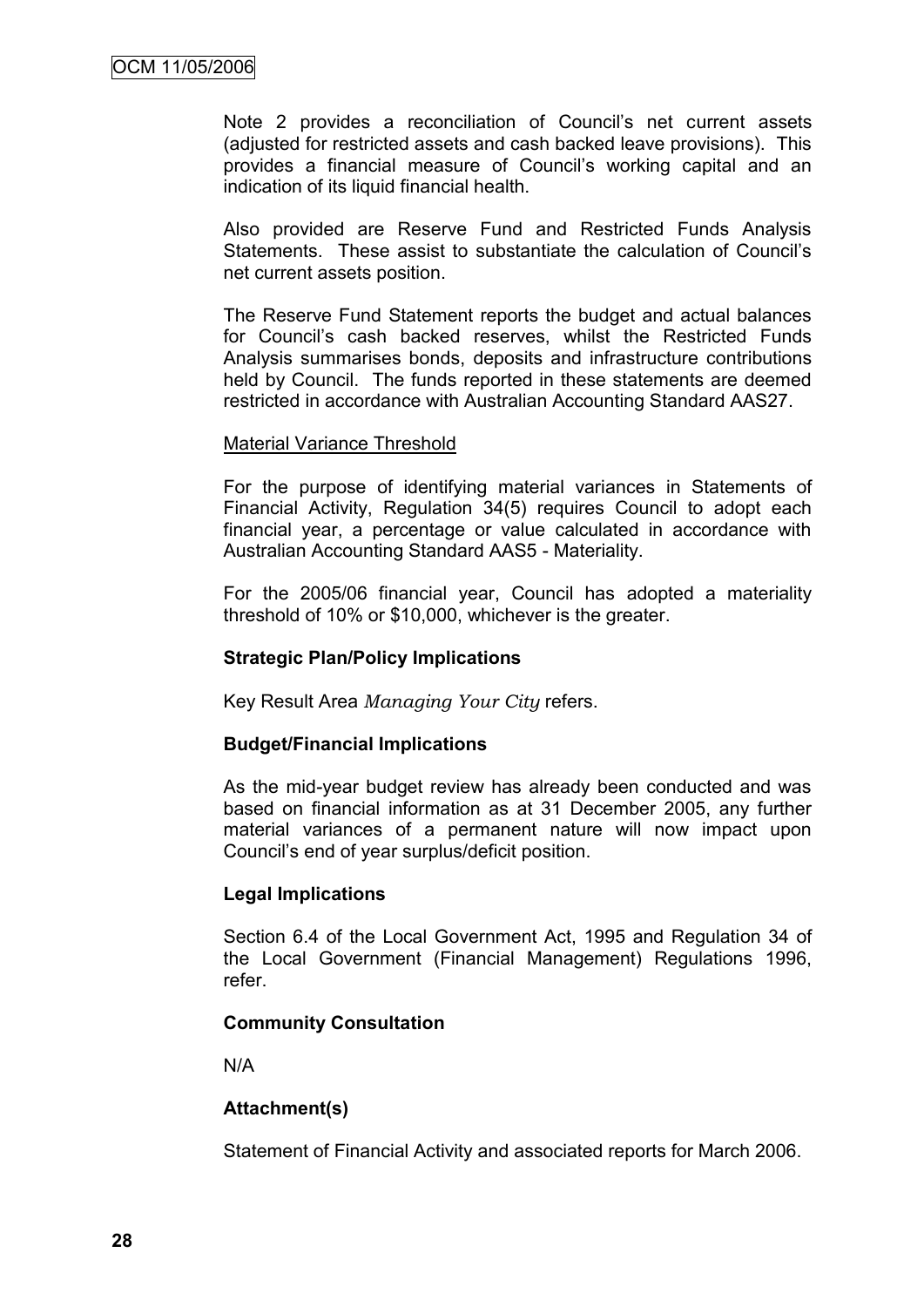### **Advice to Proponent(s)/Submissioners**

N/A

**Implications of Section 3.18(3) Local Government Act, 1995**

Nil.

### **16. ENGINEERING AND WORKS DIVISION ISSUES**

Nil

#### **17. COMMUNITY SERVICES DIVISION ISSUES**

**17.1 (OCM 11/05/2006) - MINUTES OF THE COCKBURN CENTRAL YOUTH CENTRE ADVISORY COMMITTEE MEETING - 01/02/2006 AND 04/04/2006 (8648) (MA) (ATTACH)**

#### **RECOMMENDATION** That Council:

- (1) receive the Minutes of the Cockburn Central Youth Centre Advisory Committee meetings held on 1 February 2006 and 4 April 2006 and adopts the recommendations contained therein; and
- (2) note that the recommendation is seeking to increase the cost of this project from an approved amount of \$2.0M to a sum of at least \$3.3M, but the final figure will depend on the tender process and the revised amount of \$3.3M has been factored into the City"s Ten Year Capital Works Program.

### **COUNCIL DECISION**

#### **Background**

The Cockburn Central Youth Centre Advisory Committee conducted meetings on 1 February 2006 and 4 April 2006. The Minutes of the Meetings are required to be presented to Council and its recommendations considered by Council.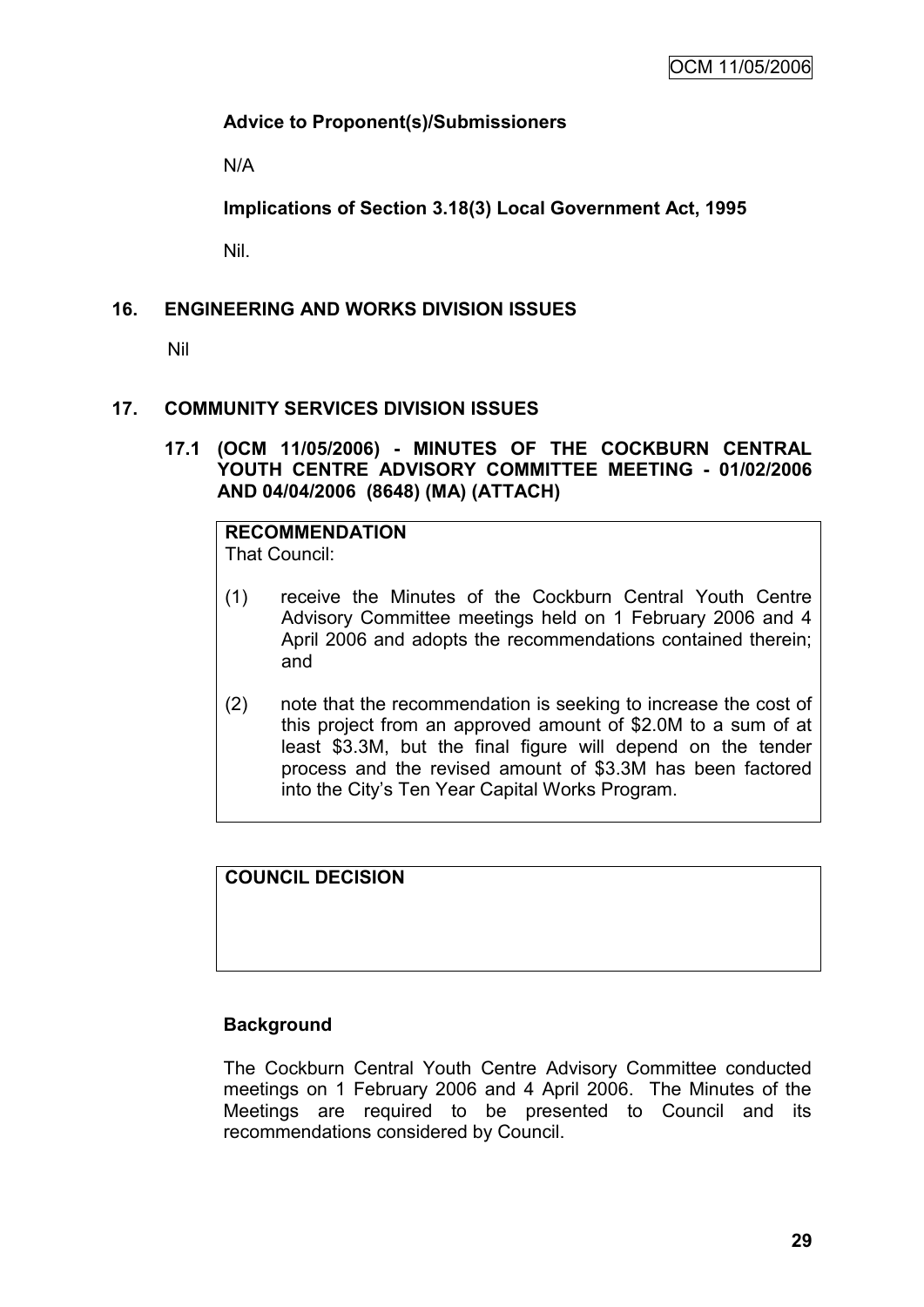#### **Submission**

The Minutes of the Cockburn Central Youth Centre Advisory Committee Meetings are attached to the Agenda. Items dealt with at the Committee Meetings form the Minutes of that Meeting.

#### **Report**

The Committee recommendations are now presented for consideration by Council and if accepted, are endorsed as the decisions of Council.

An Elected Member may withdraw any item from the Committee Meeting for discussion and propose an alternative recommendation for Council"s consideration.

#### **Strategic Plan/Policy Implications**

Key Result Area "Managing Your City" refers.

#### **Budget/Financial Implications**

Committee Minutes refer.

#### **Legal Implications**

Committee Minutes refer.

#### **Community Consultation**

Committee Minutes refer.

#### **Attachment(s)**

Cockburn Central Youth Centre Advisory Committee Minutes 1 February and 4 April 2006, Indicative Schedule, Cost allocations and two plans.

#### **Advice to Proponent(s)/Submissioners**

The Proponent(s) and those who lodged a submission on the proposal have been advised that this matter is to be considered at the May 2006 Council Meeting.

#### **Implications of Section 3.18(3) Local Government Act, 1995**

Committee Minutes refer.

### **18. EXECUTIVE DIVISION ISSUES**

Nil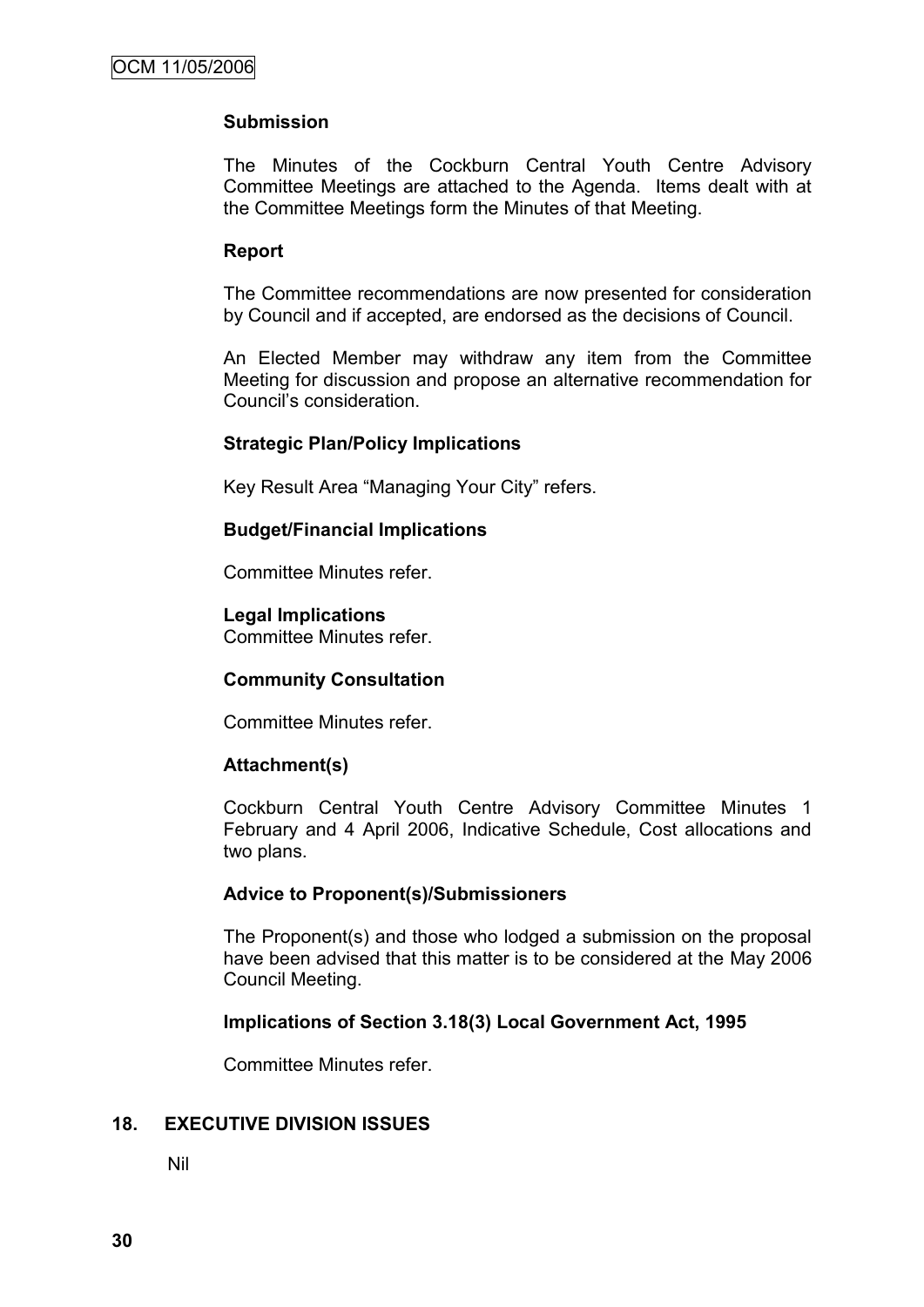#### **19. MOTIONS OF WHICH PREVIOUS NOTICE HAS BEEN GIVEN**

Nil

#### **20. NOTICES OF MOTION GIVEN AT THE MEETING FOR CONSIDERATION AT NEXT MEETING**

Nil

### **21. NEW BUSINESS OF AN URGENT NATURE INTRODUCED BY COUNCILLORS OR OFFICERS**

Nil

#### **22 (OCM 11/05/2006) - MATTERS TO BE NOTED FOR INVESTIGATION, WITHOUT DEBATE**

Clr Whitfield has requested that a report be prepared and presented to Council concerning the cost, size and position of suitable signage at the City's proposed Stadium site.

#### **23. CONFIDENTIAL BUSINESS**

Nil

#### **24. (OCM 11/05/2006) - RESOLUTION OF COMPLIANCE (SECTION 3.18(3), LOCAL GOVERNMENT ACT 1995)**

### **RECOMMENDATION**

That Council is satisfied that resolutions carried at this Meeting and applicable to items concerning Council provided services and facilities, are:-

- (1) integrated and co-ordinated, so far as practicable, with any provided by the Commonwealth, the State or any public body;
- (2) not duplicated, to an extent Council considers inappropriate, services or facilities as provided by the Commonwealth, the State or any other body or person, whether public or private; and
- (3) managed efficiently and effectively.

### **COUNCIL DECISION**